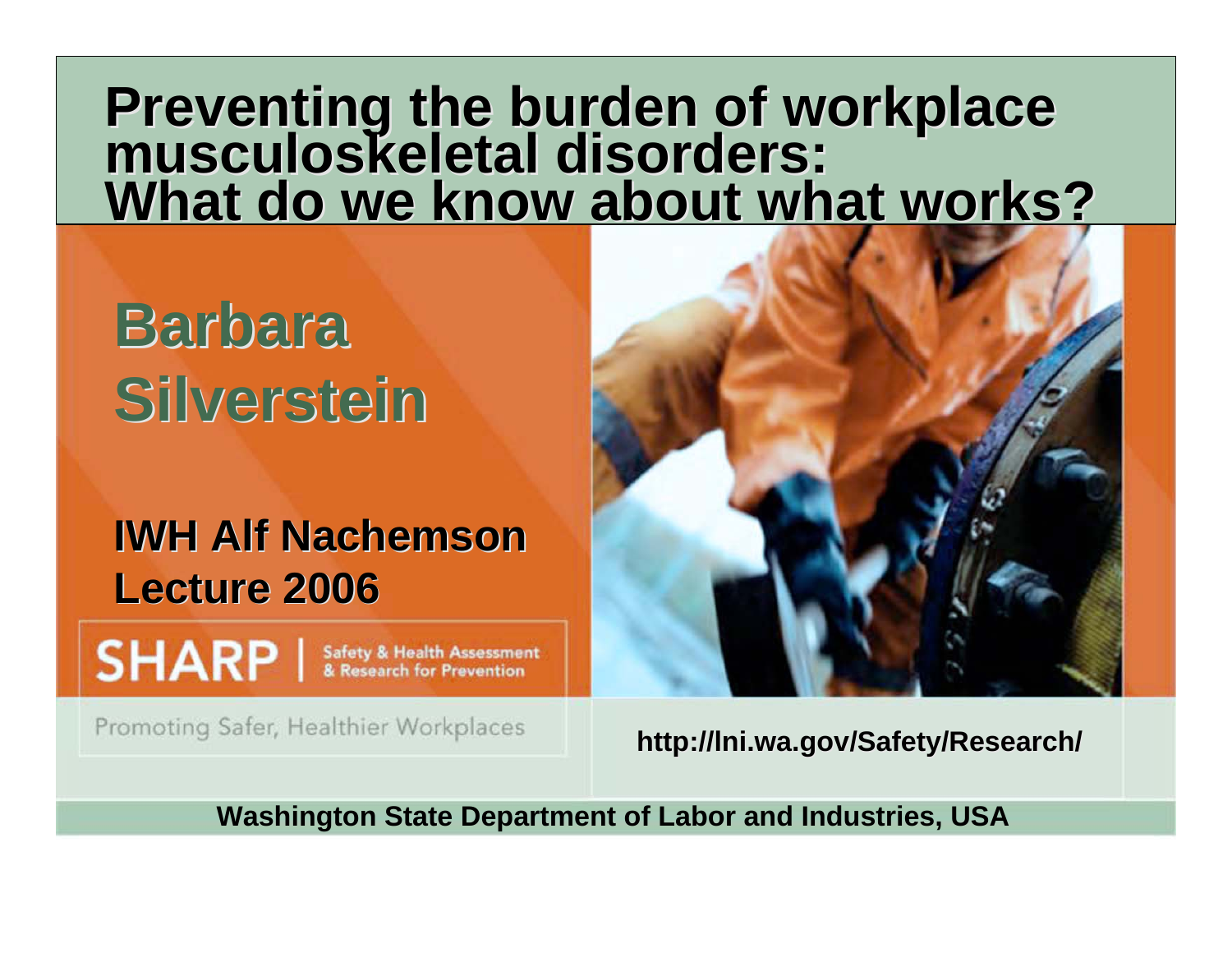### Background: **Upper extremity musculoskeletal disorders**

#### big problem, high workers' compensation costs, lost time, and reduced earnings for many years.

| $\star$                  | UE.    | <b>RCS</b> | <b>Epi</b> | <b>CTS</b> |
|--------------------------|--------|------------|------------|------------|
| Average #                | 14,567 | 2,348      | 1,578      | 3,007      |
| WC Average cost \$10,448 |        | \$27,689   | \$10,790   | \$19,851   |
| <b>Median cost</b>       | \$730  | \$4,980    | \$1,081    | \$6,415    |
| <b>Lost time Average</b> | 207    | 296        | 246        | 232        |
| Median                   | 62     | 120        | 80         | 85         |

\*1995-2003 Washington State Fund, SHARP TR 40-9-2005

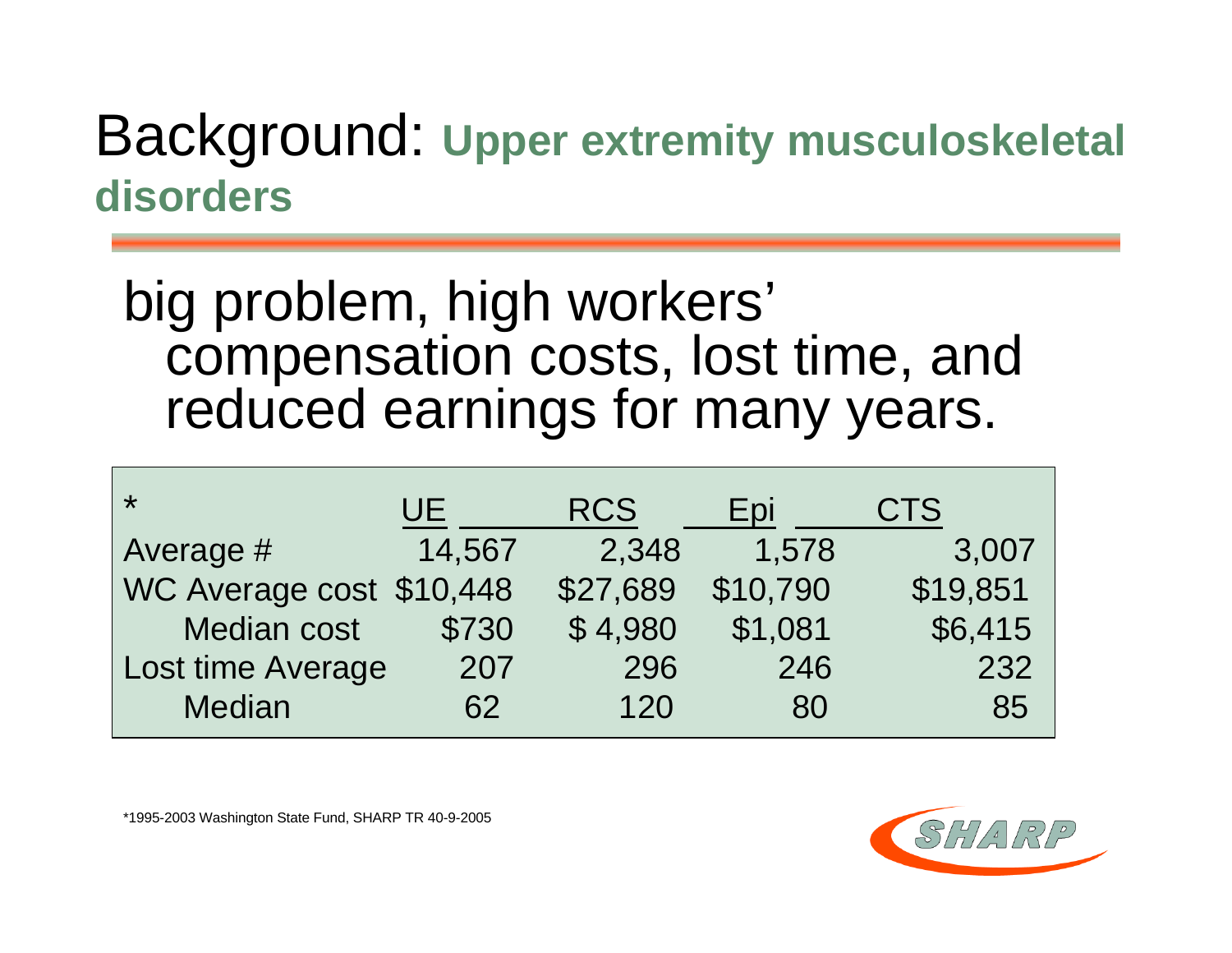# Roadmap



- Introduction with biases and caveats
- What do we know? Summary of intervention studies
- What do we do in the face of uncertainty?
- Research and politics

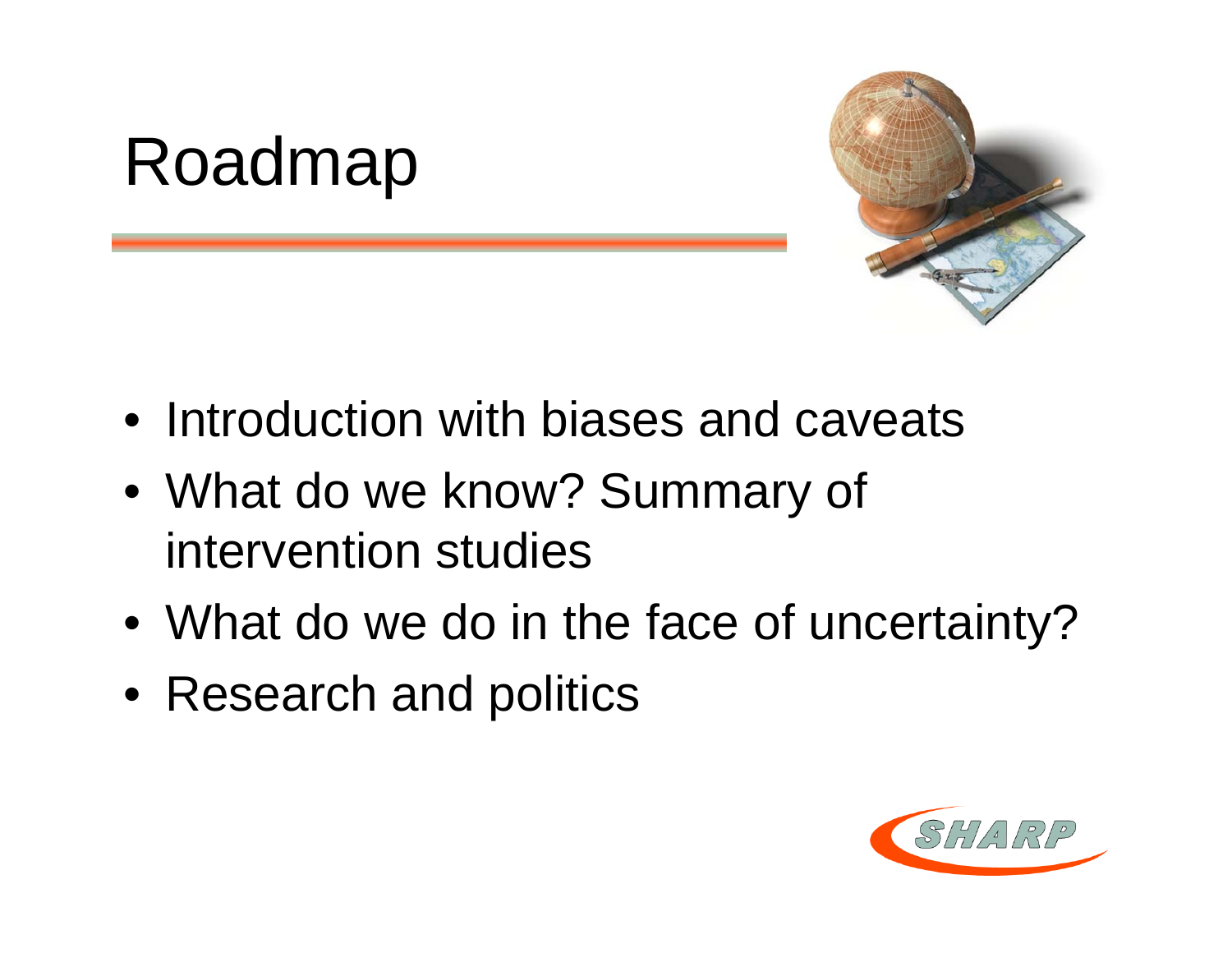



*Cure Disease Find causes of disease*



*Why did my patient get this disease? Why does this population have so much disease?*

*Epidemiology Clinical trials Population studies*

*Medical thinking largely concerned with responding to the needs of sick individuals*

 *Public health thinking focuses on the distribution of health and disease in populations to identify factors/behaviors that can improve health for the population*

*Comparisons are critical*

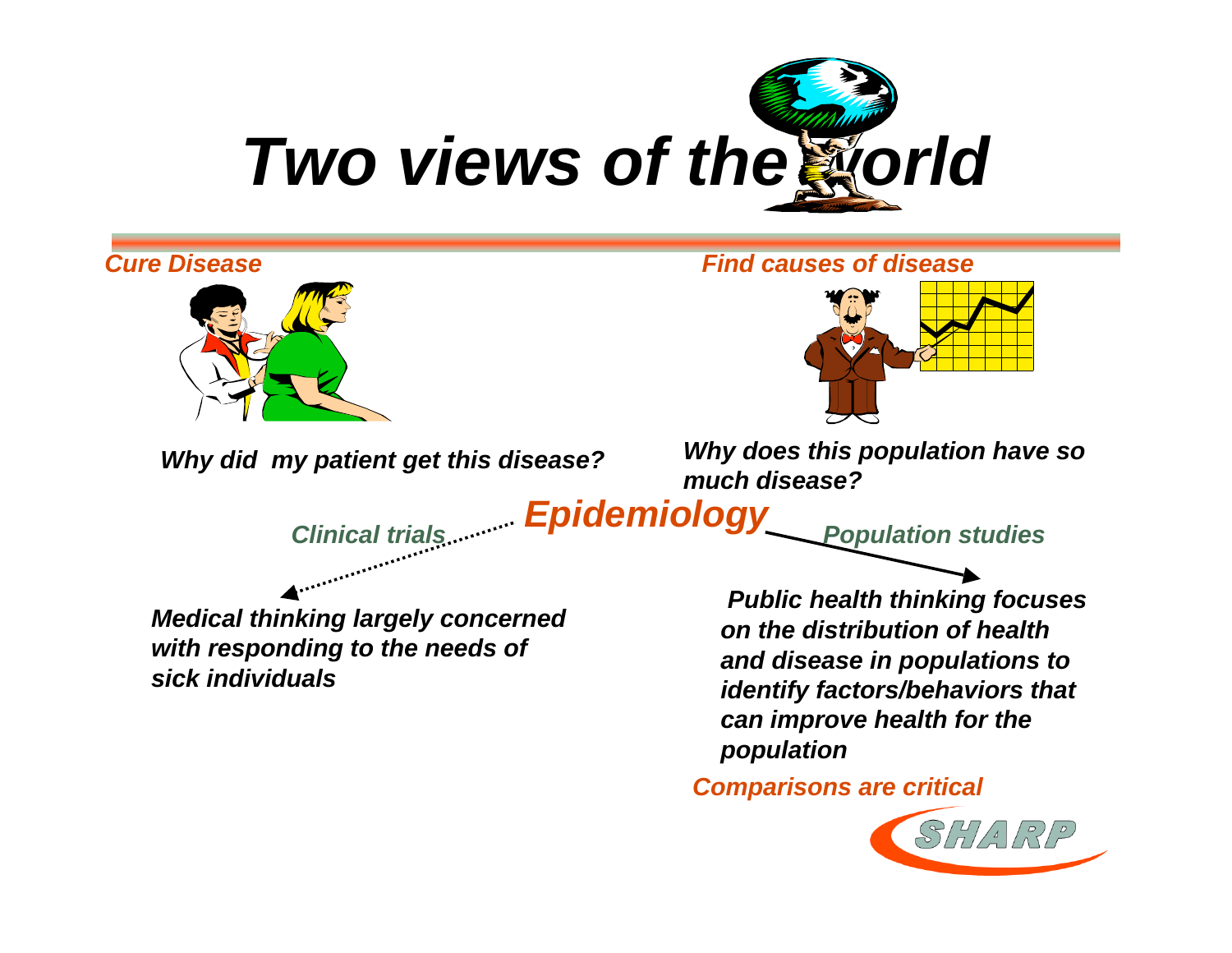### **Science and Practice Science and Practice**

What do we know about acute back pain management? Benign & self-limiting, Bed rest & inactivity rarely help (AHRQ guidelines)

- What do medical practitioners advise? Webster et al, JOEM 2006
	- – ER physicians least likely to order diagnostic studies but advise inactivity
	- – Occ Med physicians less likely to order diagnostics but more likely to advise activity
	- –Longer in practice, less likely to advise activity
- 2 Canadian provinces with back pain: 49% avoid activity, 13% go to bed (Gross et al, Spine,)

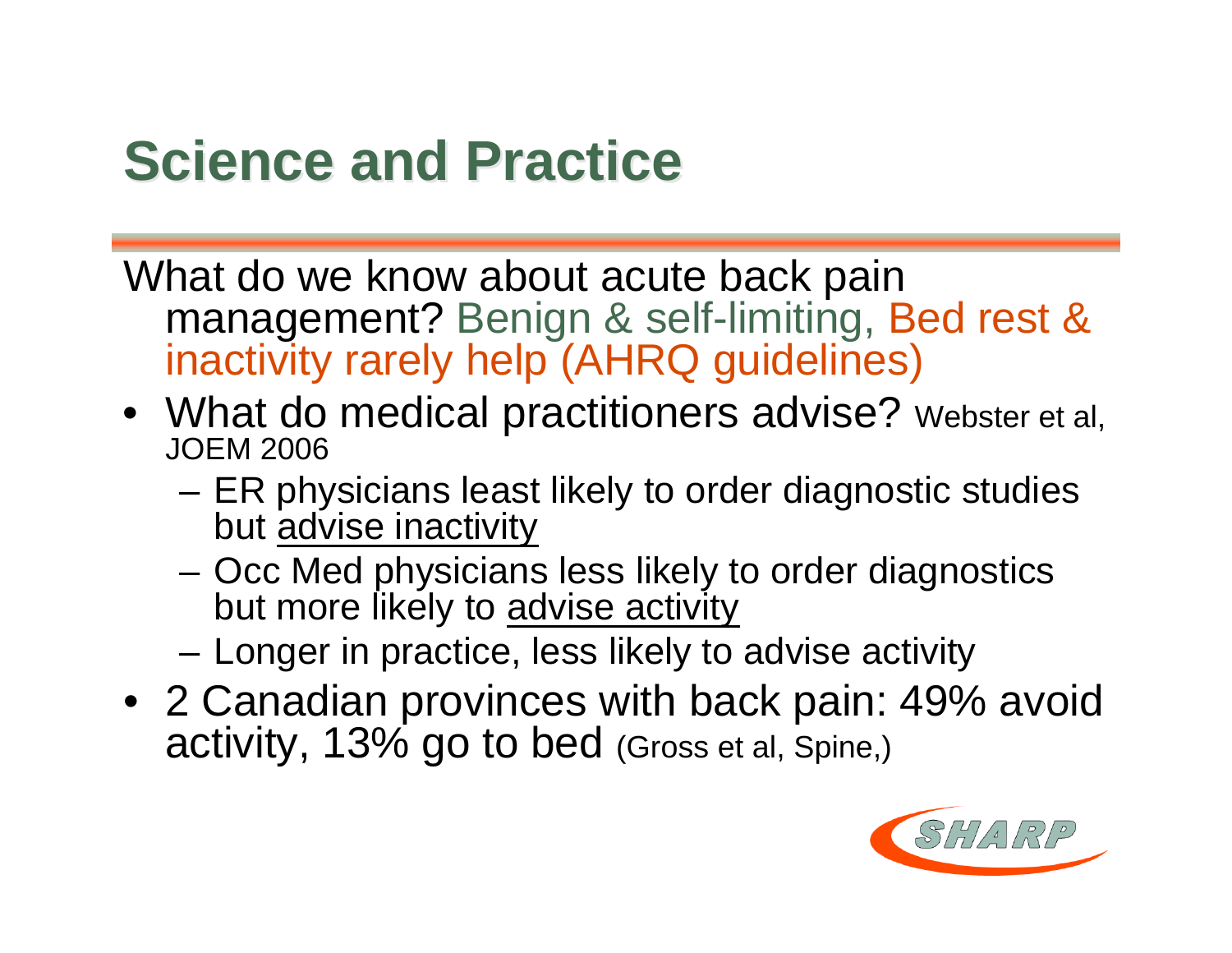# **Changing Practice Changing Practice**

#### **Planned change**

*Technical features*: hardware/software (how complex in terms of scope and sophistication?

*Implementation features*: The more people affected, more required to change behavior, the greater the focus needs to be on implementation features.

**Power: How much "voice" do those required to change have? required to change have?**

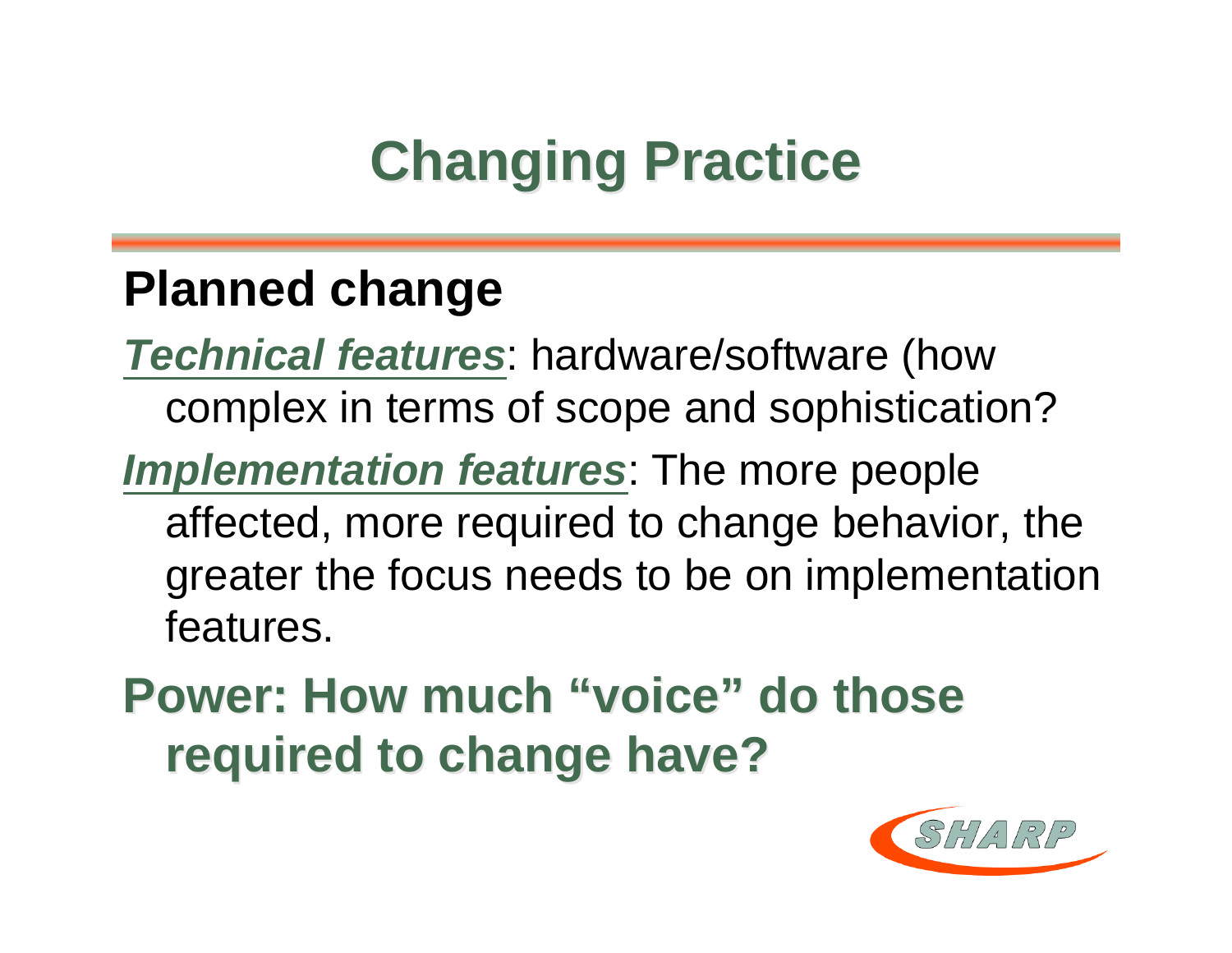### **Making the Connection Making the Connection with Intervention Studies (when life was easy)**

- **exposure prior to effect**
- decrease exposure  $\longrightarrow$  decrease effect
- increase exposure **increase effect**
- **nothing else explains the change**

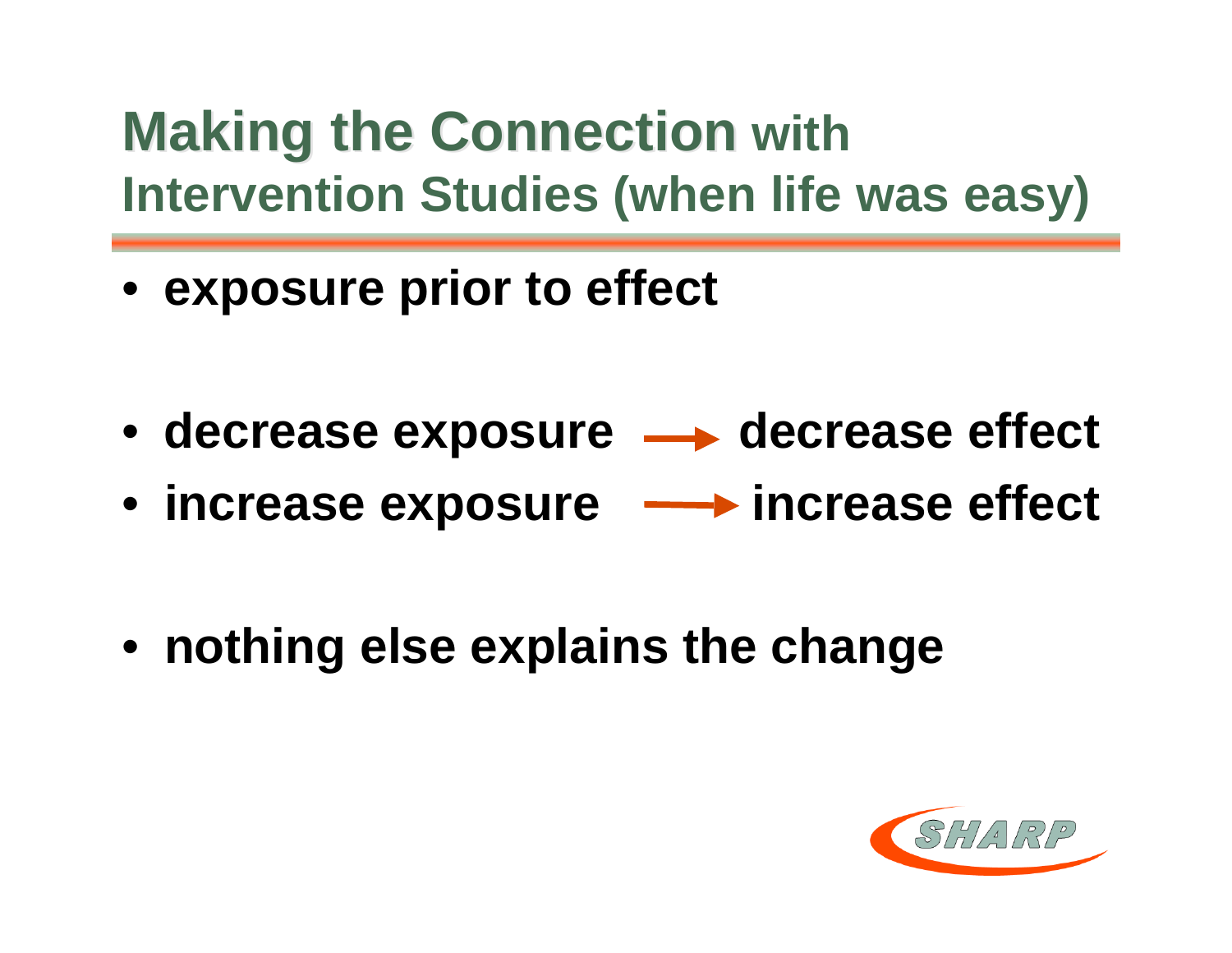Which components of the work system are considered in the intervention?



*Smith & Sainfort*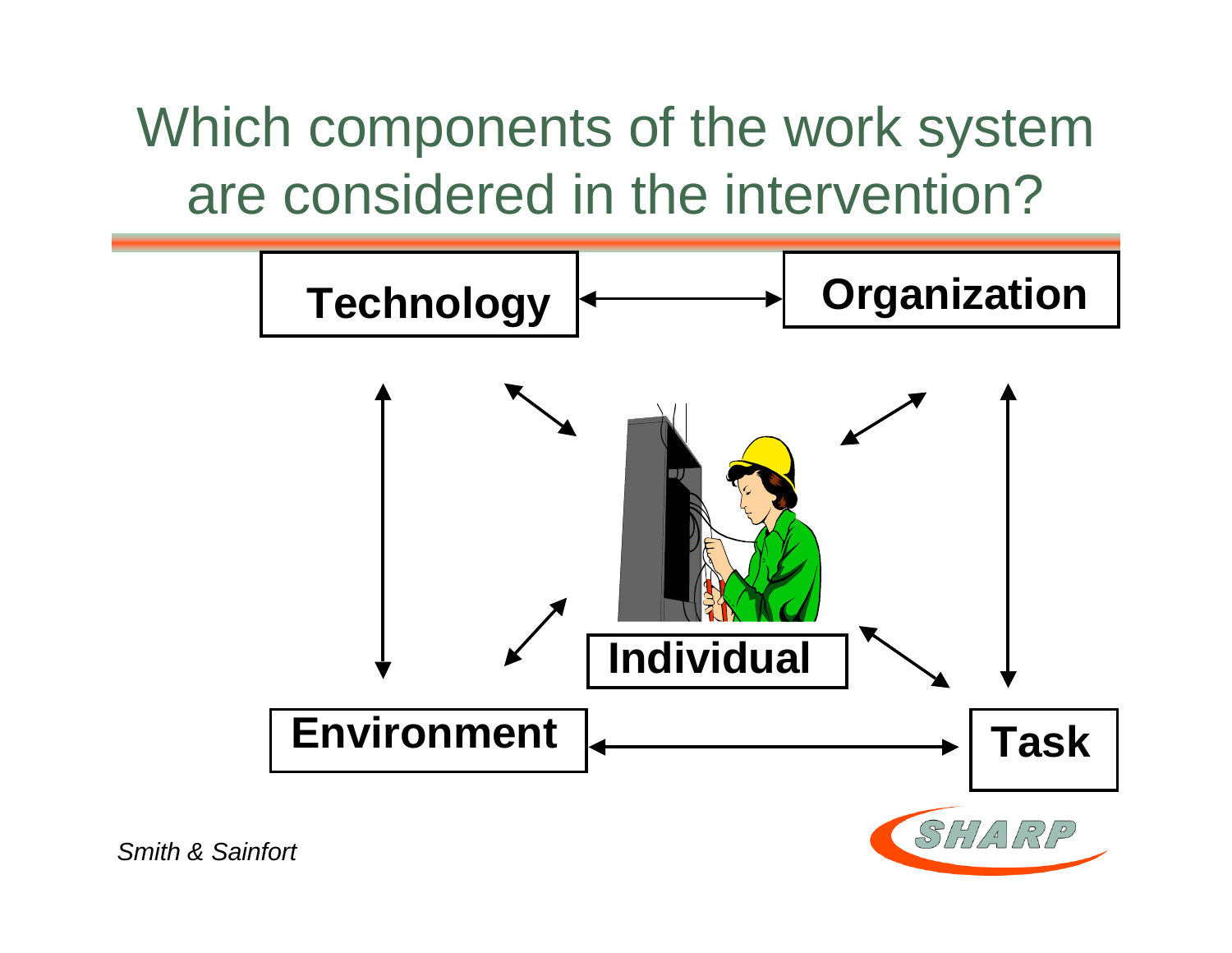### **Basic Issues in Intervention Studies Basic Issues in Intervention Studies**

**Is the study population representative of the population you want to generalize to?**

**Comparison**

**Selection bias**

**Measurement bias**

**Confounding (associated w disease & exposure)**

**Power to detect a significant difference**

**Appropriate statistical analysis**

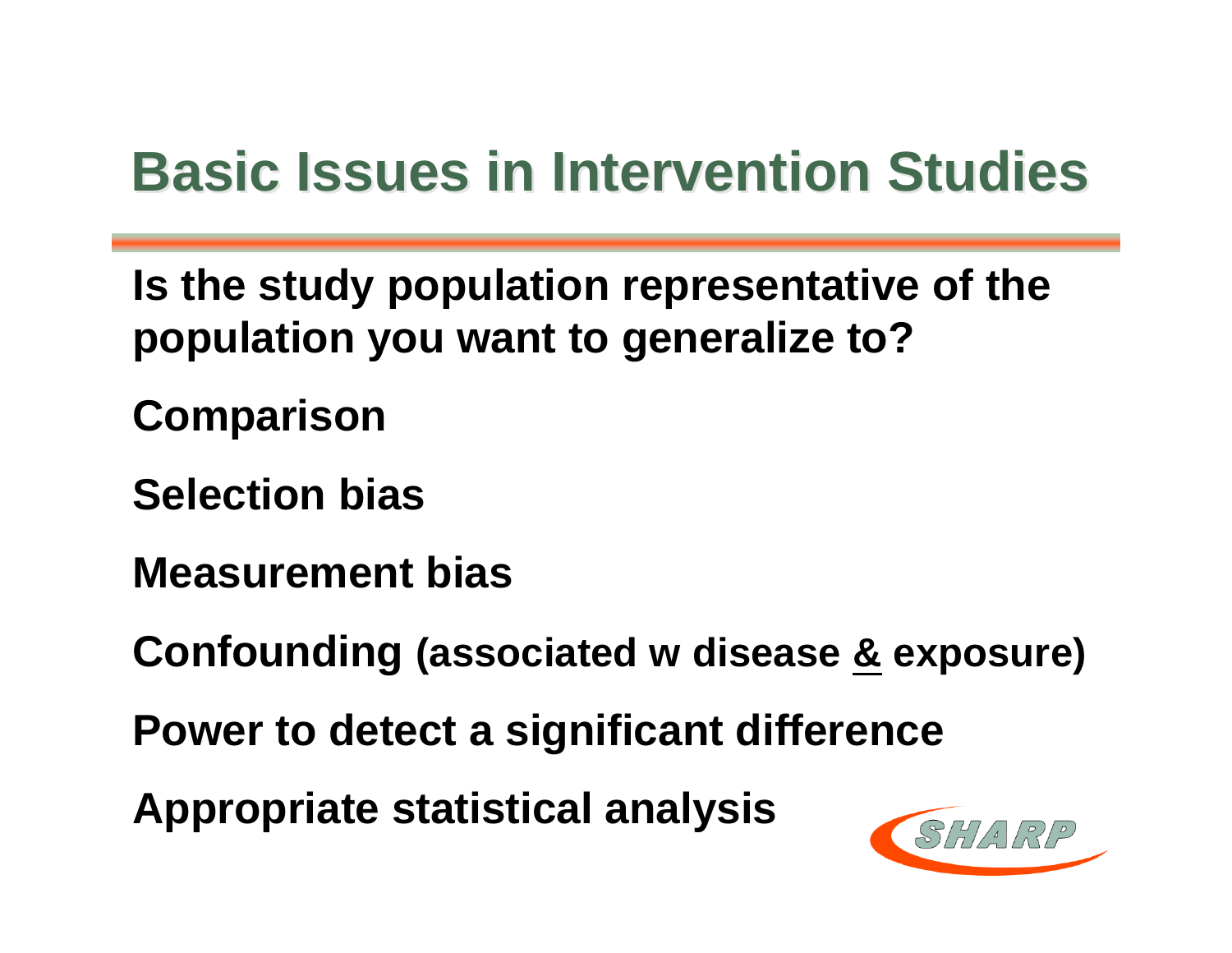

#### What to do?

What do we think we know?

What do we do in the face of uncertainty?

What is different about workplace intervention studies?

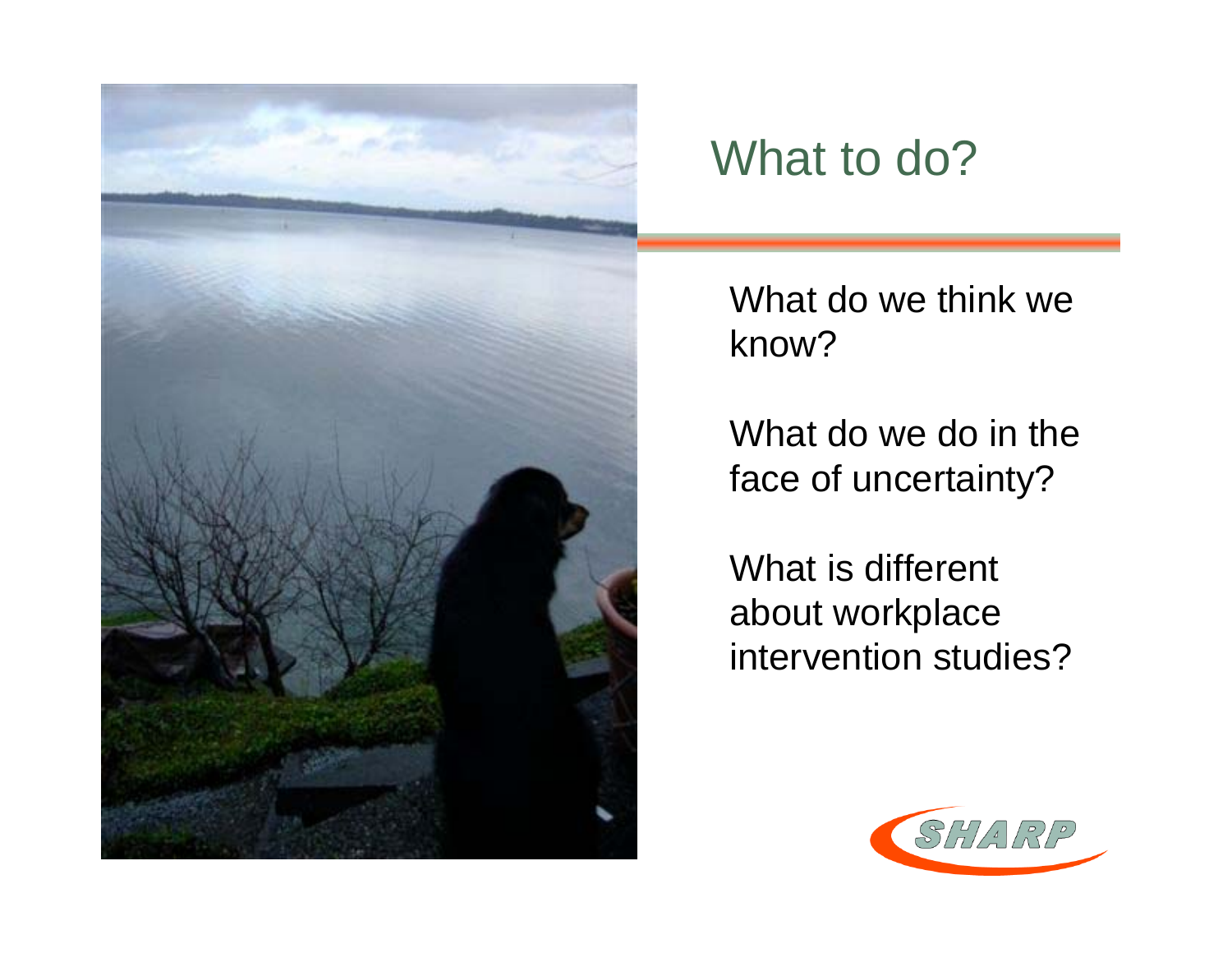# **Treating complaints of the arm, neck & shoulder: ergonomics & physiotherapy**

Verhagen 06a

Systematic review (Cochrane registers, other databases 3/05)

- 21 trials/ 25 interventions, non-randomized controlled trials: "work-related": 2 CTS, 1 shoulder impingement, 17 chronic nonspecific complaints (n=12-135 subjects)
- Exercises (14) limited evidence compared to massage, conflicting compared to none (8)
- $\bullet$ Massage/manual therapy + exercise (2) Limited evidence
- $\bullet$ Strength & endurance exercise (4): no difference
- $\bullet$ Breaks during computer work (1): limited evidence
- Some keyboard designs (1+, 1-) Limited evidence
- Ergonomic programs (2) conflicting evidence One high quality study positive for intensive ergo guidance in office environment. One low quality PT/ergo study showed no difference

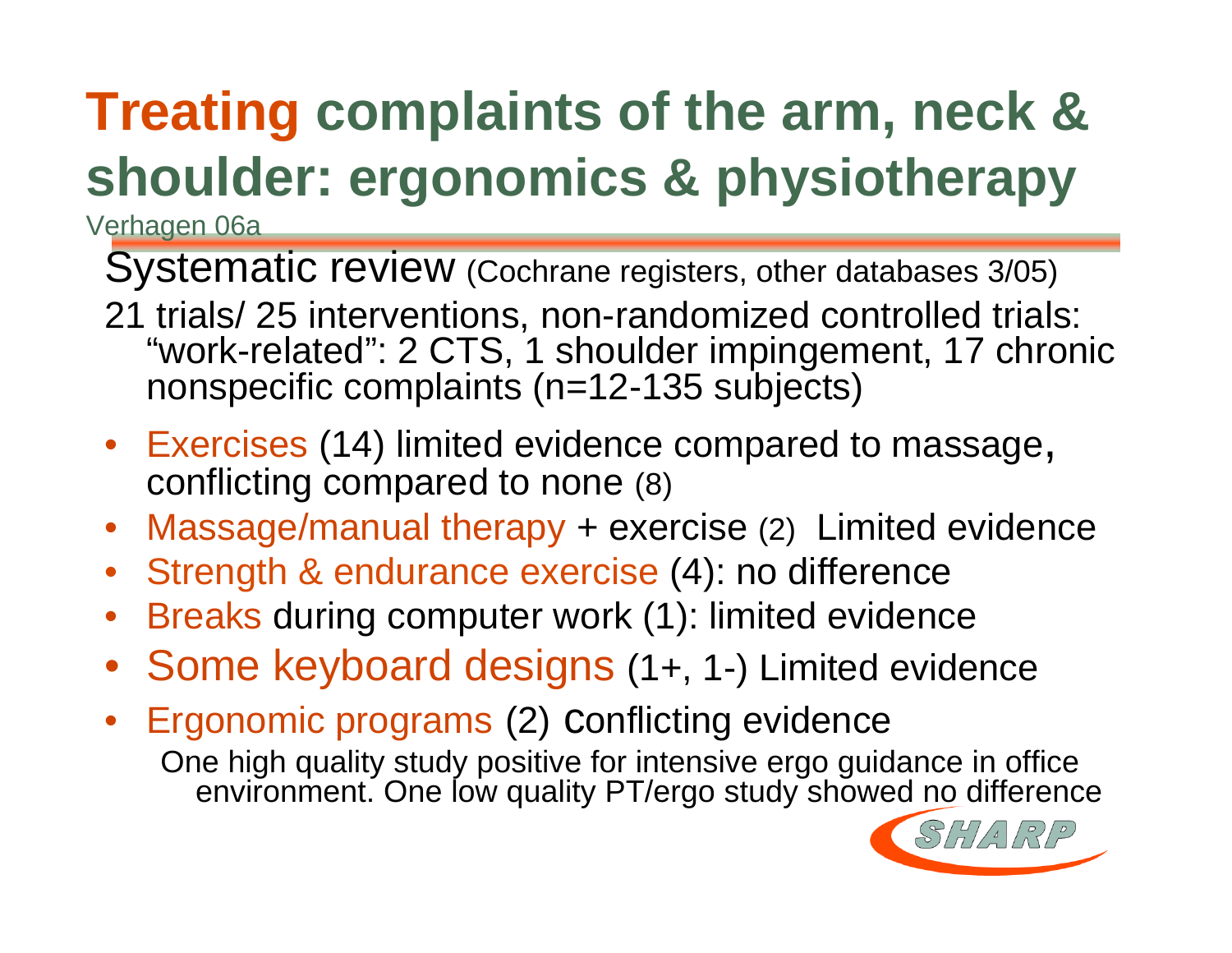# **Treating complaints of the arm, neck & shoulder: ergonomics & physiotherapy**

Verhagen 06c

### **Generally poor quality studies**

- unconcealed randomization,
- unblinded participants,
- no "intent to treat" analysis:
- *Heterogeneity of participants, interventions & outcomes,*
- *low power,*
- *unclear work-related definitions*
- *Length of follow-up short*

#### **Did any of these studies look at the work system?**

Conclusion: " The benefit of (expensive) ergonomic interventions in the workplace is not clearly demonstrated."

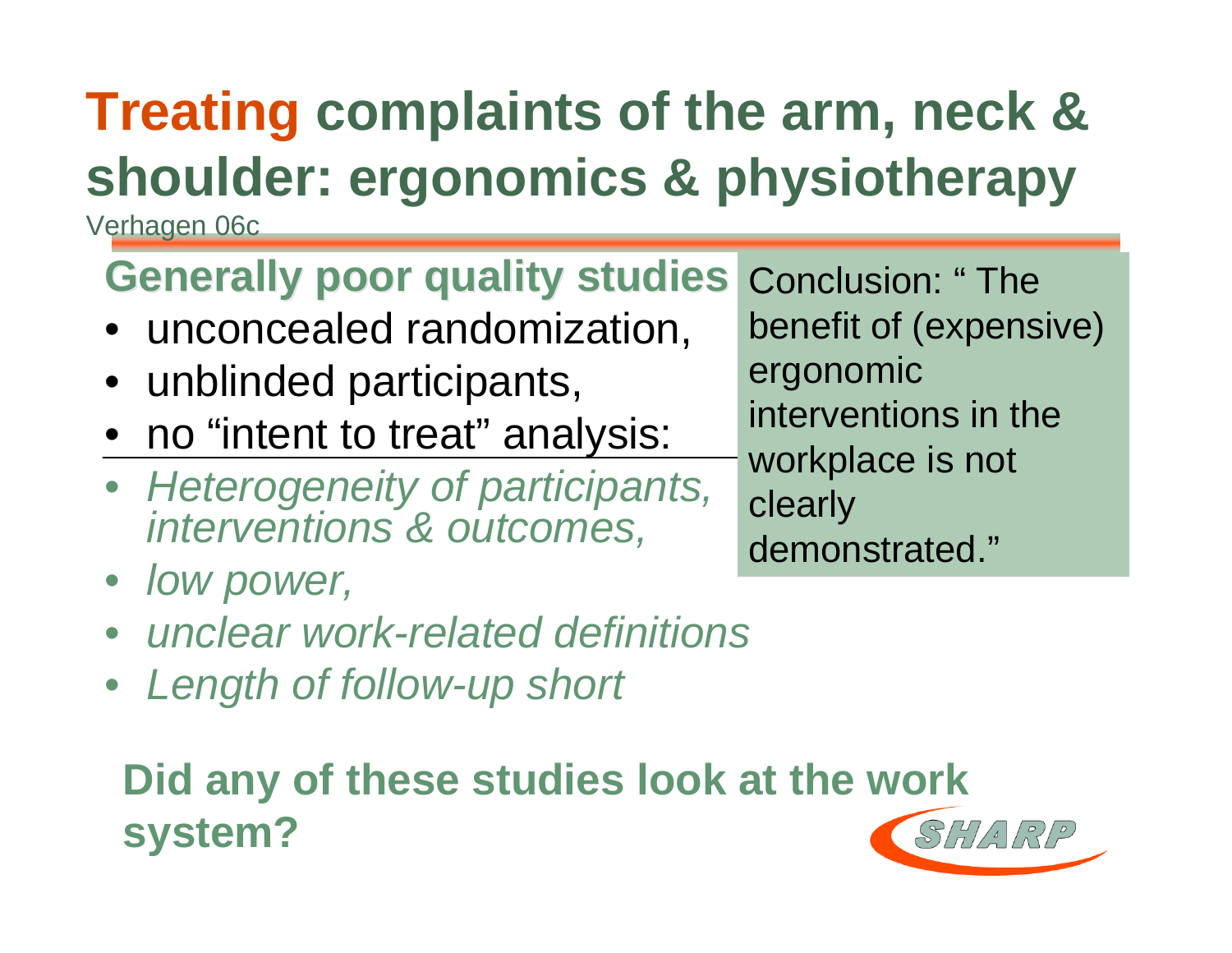### **Keyboard use & MSD outcomes Keyboard use & MSD outcomes among keyboard users among keyboard users** Gerr, Occ Rehab 2006

1966-2005: 39/558 papers (included epi studies)

- Most consistent finding-association between hours of keying & hand/arm outcomes
- Keyboard below elbow height, limiting head rotation & resting arms associated with less neck/shoulder outcomes
- Minimizing ulnar deviation, keyboard thickness associated with less hand arm outcomes
- Methodological limitations: Heterogeneity of studies, potential biases

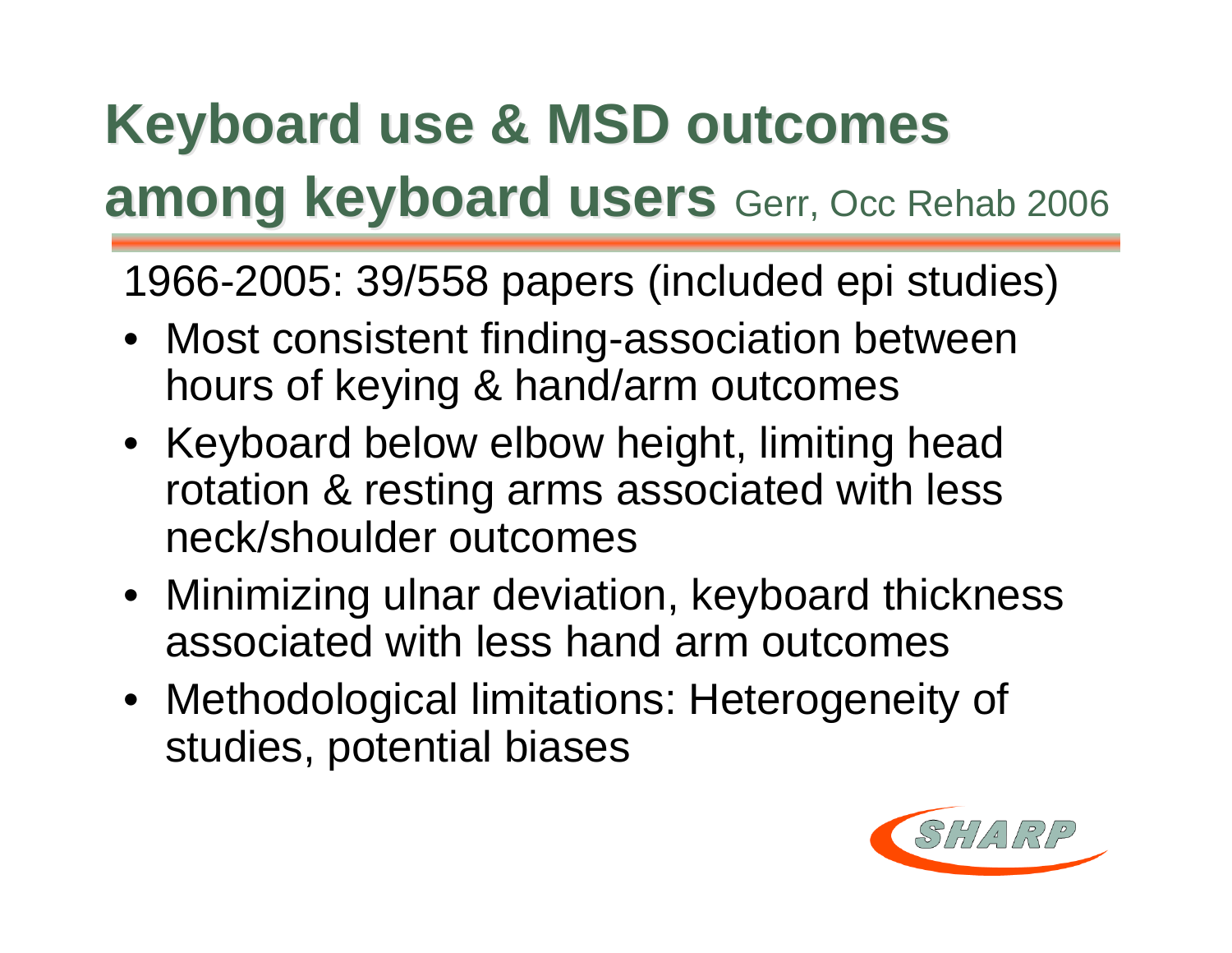### **RCTs***:* **computer workers,1999-2005**

- Participatory training & workstation modification problems in younger workers (Brisson)
- Intensive ergo training & participation  $\downarrow$  symptoms in the short term, but <u>not</u> long term (contamination) (Ketola)
- No difference in symptoms with simple<br>Workstation changes after 3 months (Mekhora)
- No difference in symptoms with software<br>stimulated breaks and microbreaks (van den Hout)
- Training + chair  $\downarrow$  symptoms in office workers (Amick 2003)
- No difference in symptoms incidence: Self- adjusted workstations, posture instruction (Gerr 2005)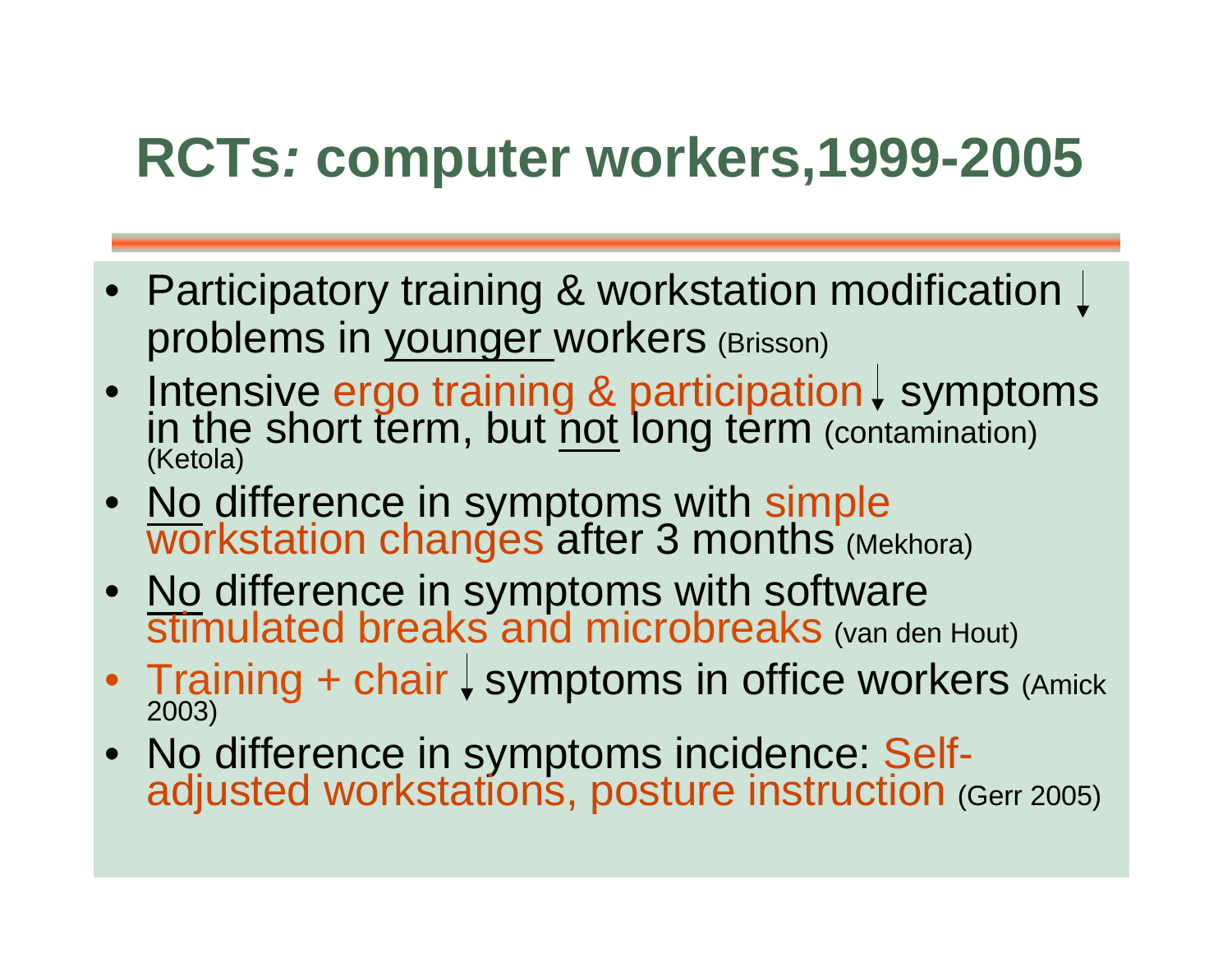# **Visual & musculoskeletal symptoms & disorders among computer users IWH Systematic Review 2006**

#### **Moderate evidence**

- No impact of workstation adjustment, rest breaks with exercise
- Positive effect of alternate pointing devices **Mixed evidence**
- Ergonomic training, arm supports, alternative keyboards, rest breaks, screen filters

#### **Insufficient evidence**

• Exercise, stress management ergo + adjustment, new chair, lighting + adjustment + glasses, eyedrops, VDT glasses

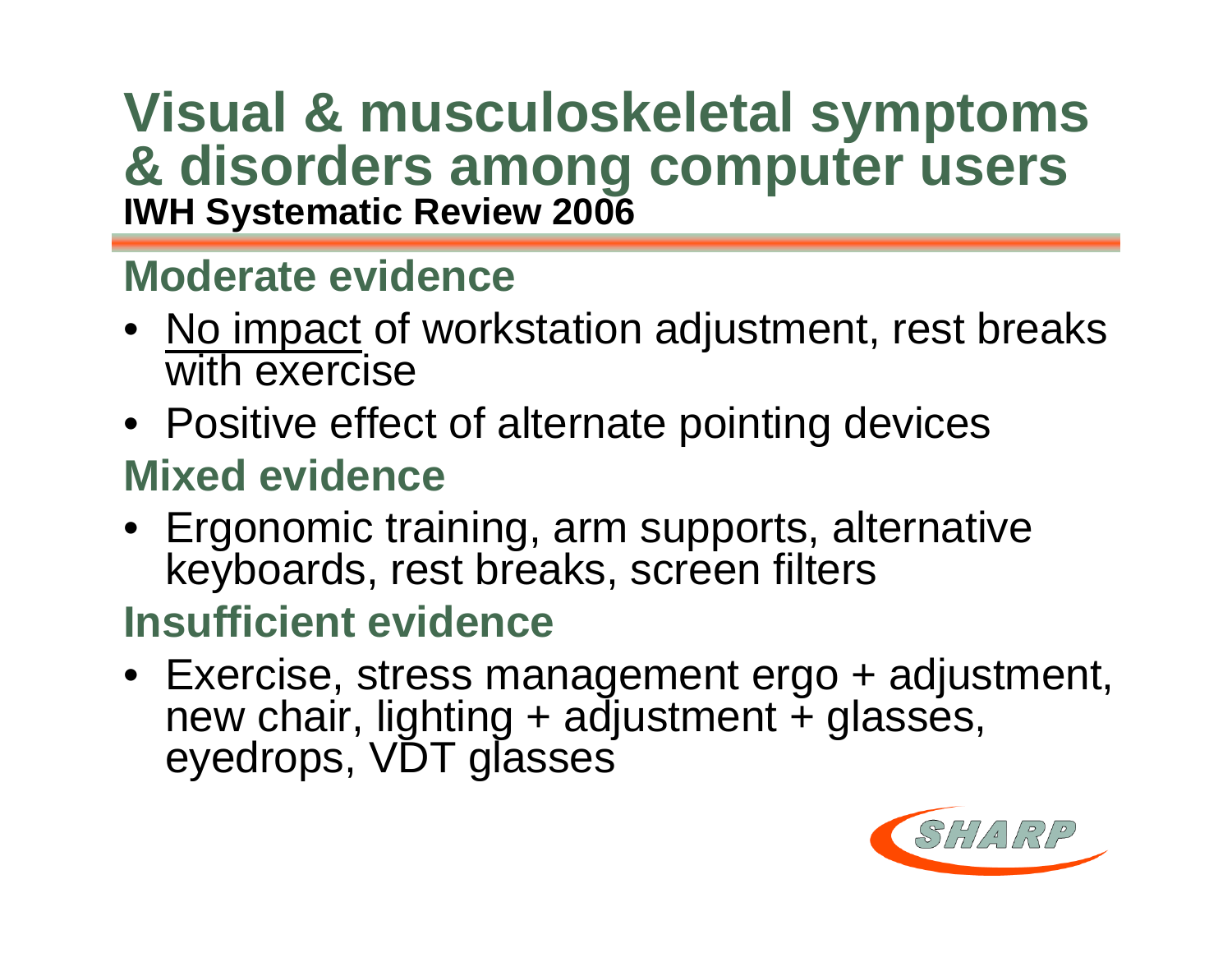# **Participatory Ergonomics RCT in a Participatory Ergonomics RCT in a regulated environment**, Straker et al 2004

- 117 small-medium size workplaces audited under Australian Manual Handling Regulation 48 randomized, 31 participatory ergo program
- 4 sessions over 3 months (4 hr training
- using risk assessment tool,
- Follow-up 9 months
- Significant decrease in manual handling task risk and better compliance in experimental group
- *Change in health effects not reported*

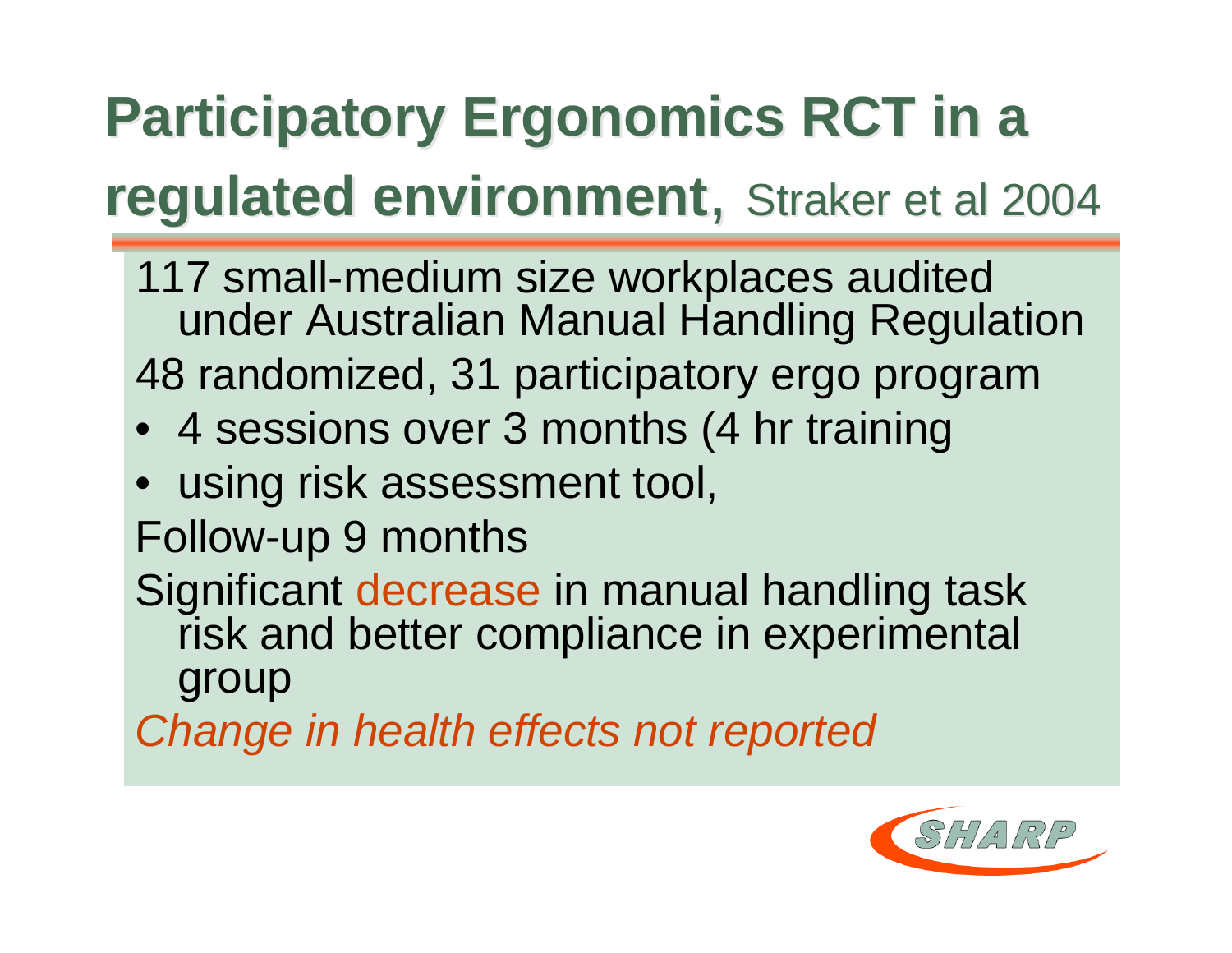# **Participatory Ergonomics**

**IWH Systematic Review of 23 studies, 2005**

9/10 studies with medium or higher quality related to health outcomes reported positive effects (had different foci)

"Partial evidence "

- Small positive impact on musculoskeletal symptoms
- Positive impact on reducing injuries & WC claims, lost workdays or sickness absence
- *Note: Straker RCT study (2004) reduced hazards in MH regulated workplaces (health effects not reported)*

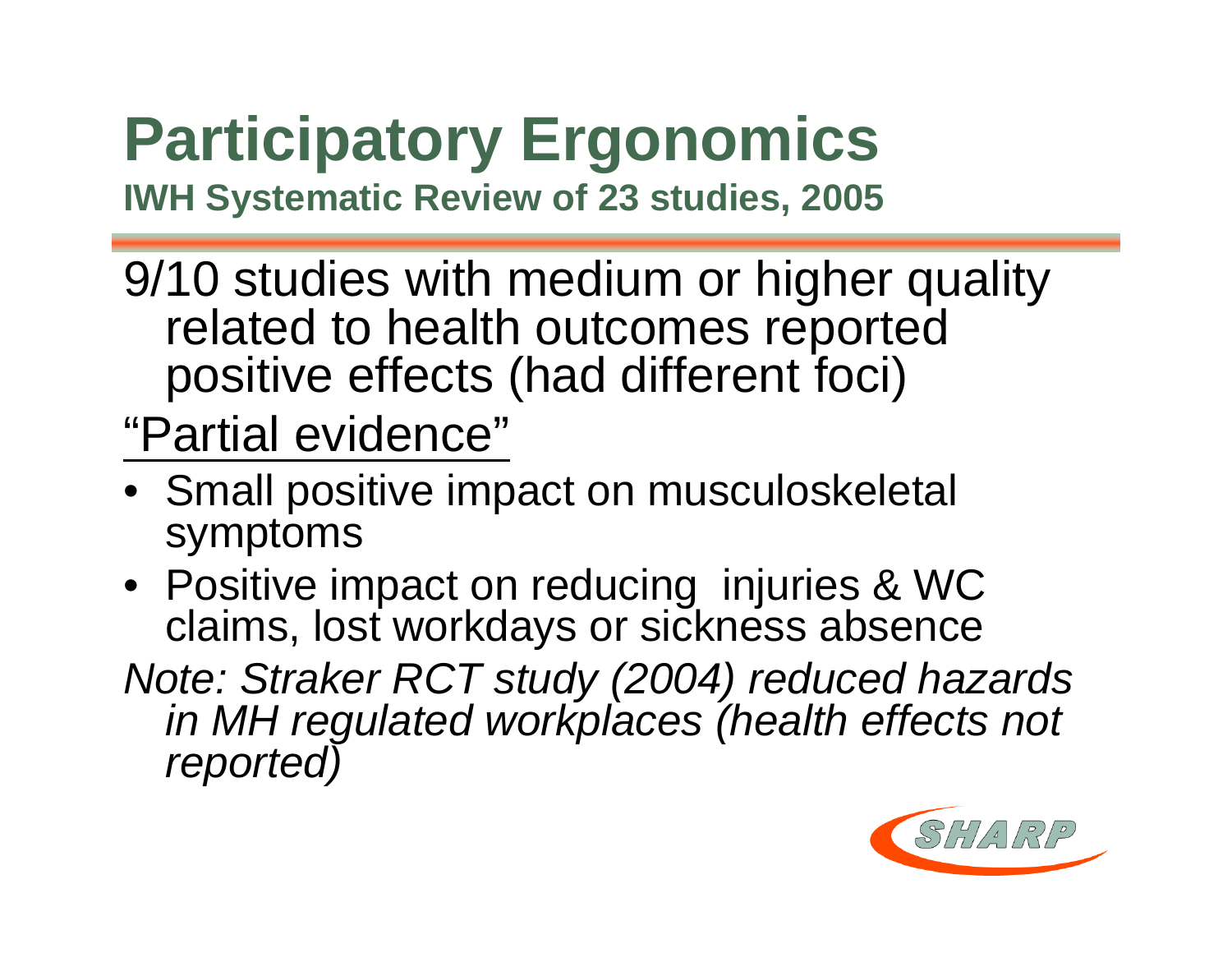# **Workplace RCT in Aluminum Workplace RCT in Aluminum**

**Workers, Morken et al 2002 (a)** 

Large sample size (thousands)

- Intervention: participatory ergonomics approach training, coping, psychosocial factors
- 3 intervention groups: supervisors only, workers only, workers & supervisors. 2 control groups
- **94% had symptoms 12 months prior to baseline**

Changes: redesign, aids and tools, reduced repetitive motion, increased job variety

Results: psychosocial parameters: no change coping skills increased for workers group only no significant reductions in symptoms in any intervention group.

*What happened???*

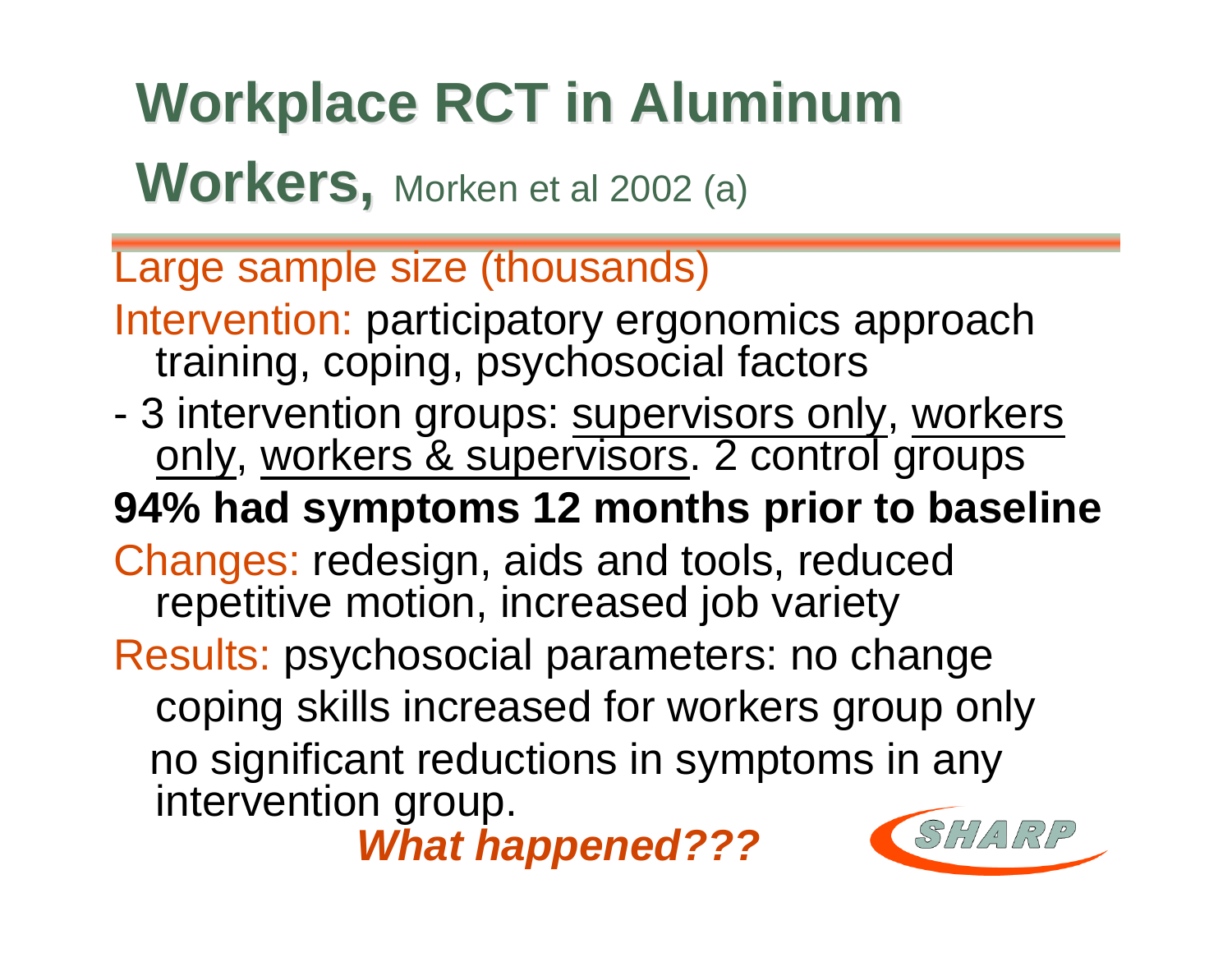# **Workplace RCT in aluminum Workplace RCT in aluminum**

**workers, workers,** Morken et al 2002 (b)

Behind the scenes: Contamination between control group A and intervention groups *What happened???*

- Follow-up survey: completed almost immediately after interventions
- Restructuring of the 8 plants took place while the interventions were being implemented, perhaps overwhelming modest job improvements

*Important to document planned and unplanned changes*

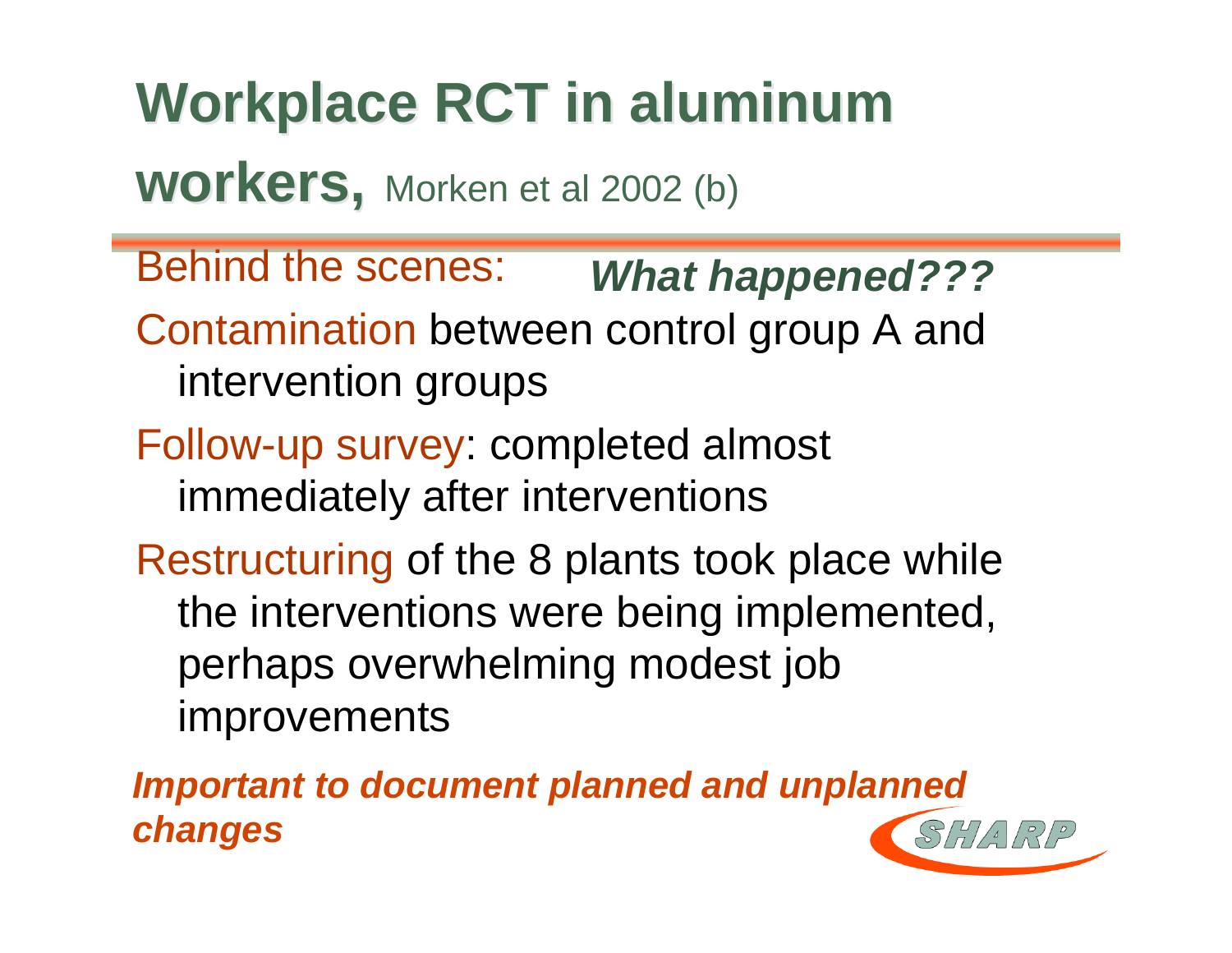# **Systematic Reviews: Low back pain Systematic Reviews: Low back pain primary prevention RCTs (2004)**

Van Poppel et al (2004): 1997-2002, Tveito et al (2004): 1980-2002

◆ No evidence for lumbar support ◆ No evidence for education Limited evidence for exercise on sick leave, cost, episodes Limited evidence of multidisciplinary

intervention on pain

◆ Moderate evidence of pamphlet treatment on sick leave, episodes

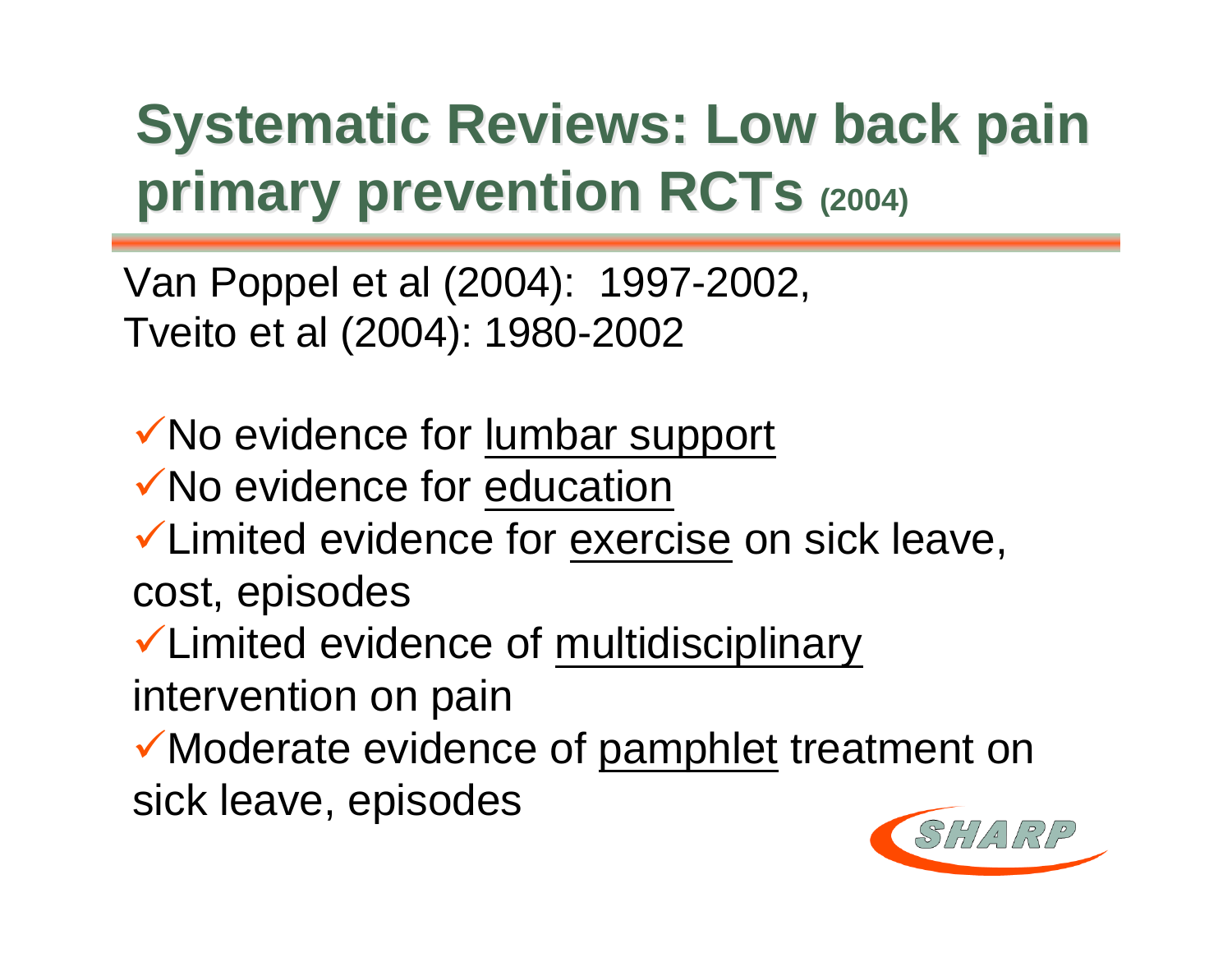# **Patient Handling: What do we know?**

- Research has shown that manual patient handling increases risk of injury for care givers and patients
- Injury statistics shows manual patient handling is dangerous to caregivers and patients
- Even with 'good' lifting technique, it is not possible to lift patients manually without exceeding NIOSH Action Limit

#### *Mechanical lifting devices are essential*



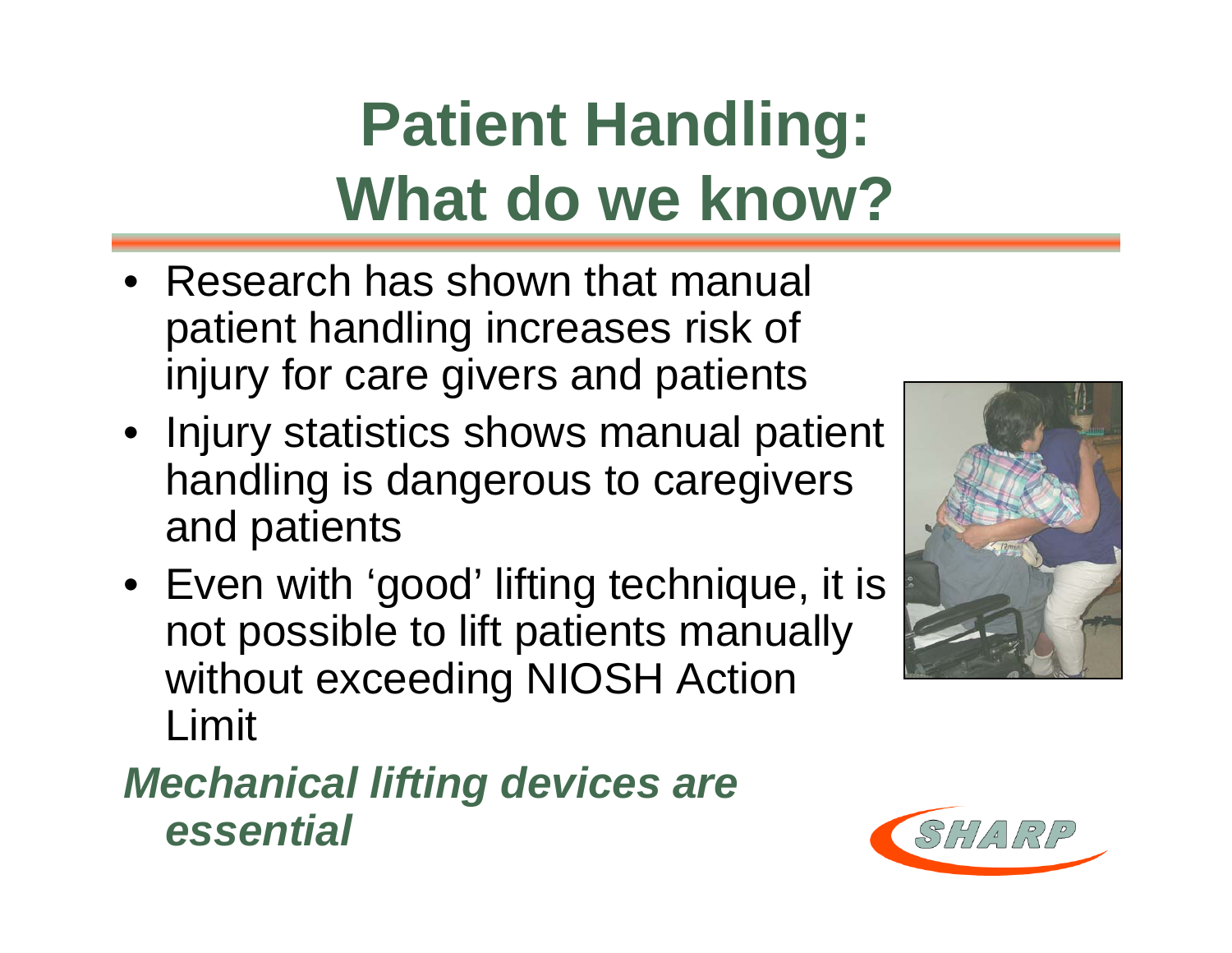# **Systematic Reviews: Patient Handling Systematic Reviews: Patient Handling & WMSDS Hignett (2005) (1960-2001) n=63**

 Moderate evidence (10) for multifactor interventions based on risk assessment, not based on risk assessment (4)

- ◆ Moderate evidence for single factor intervention (provide equipment) (2), lift teams (3)
- **V** Strong evidence of no effect of technique training (4), moderate (8)
	- *3 more studies showing positive impact of programs & mechanical lifts (2003-2005)*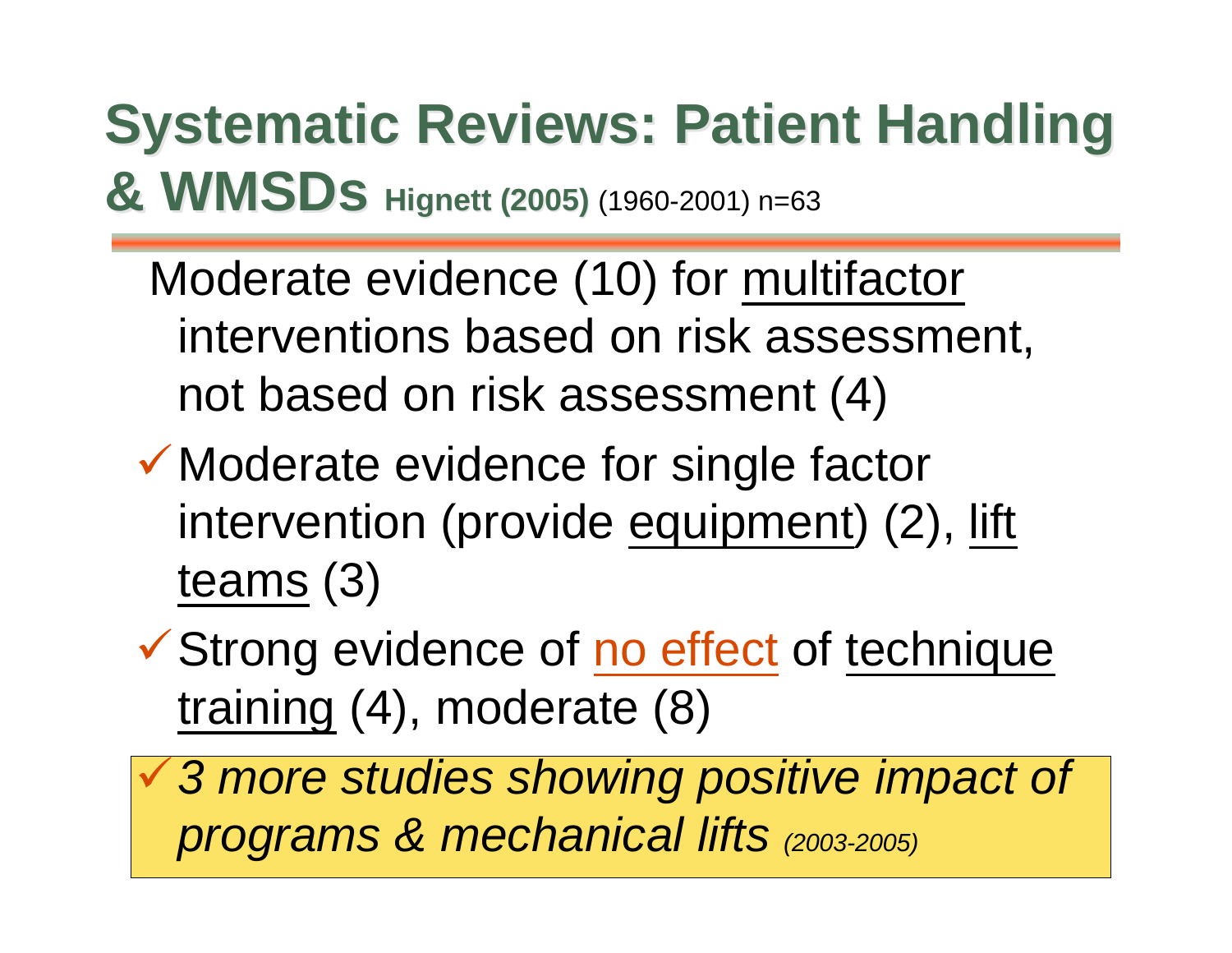# **When is there enough information for action?** Washington State

- Most consistent evidence for decreasing lifting in health care, few RCTs
- Nursing homes have highest back claims rates, hospitals high also
- RN shortage is acute in hospitals
- Sicker, older, heavier patients vs. aging nurses
- 4 nurse legislators
- All hospitals have unions, few in nursing homes

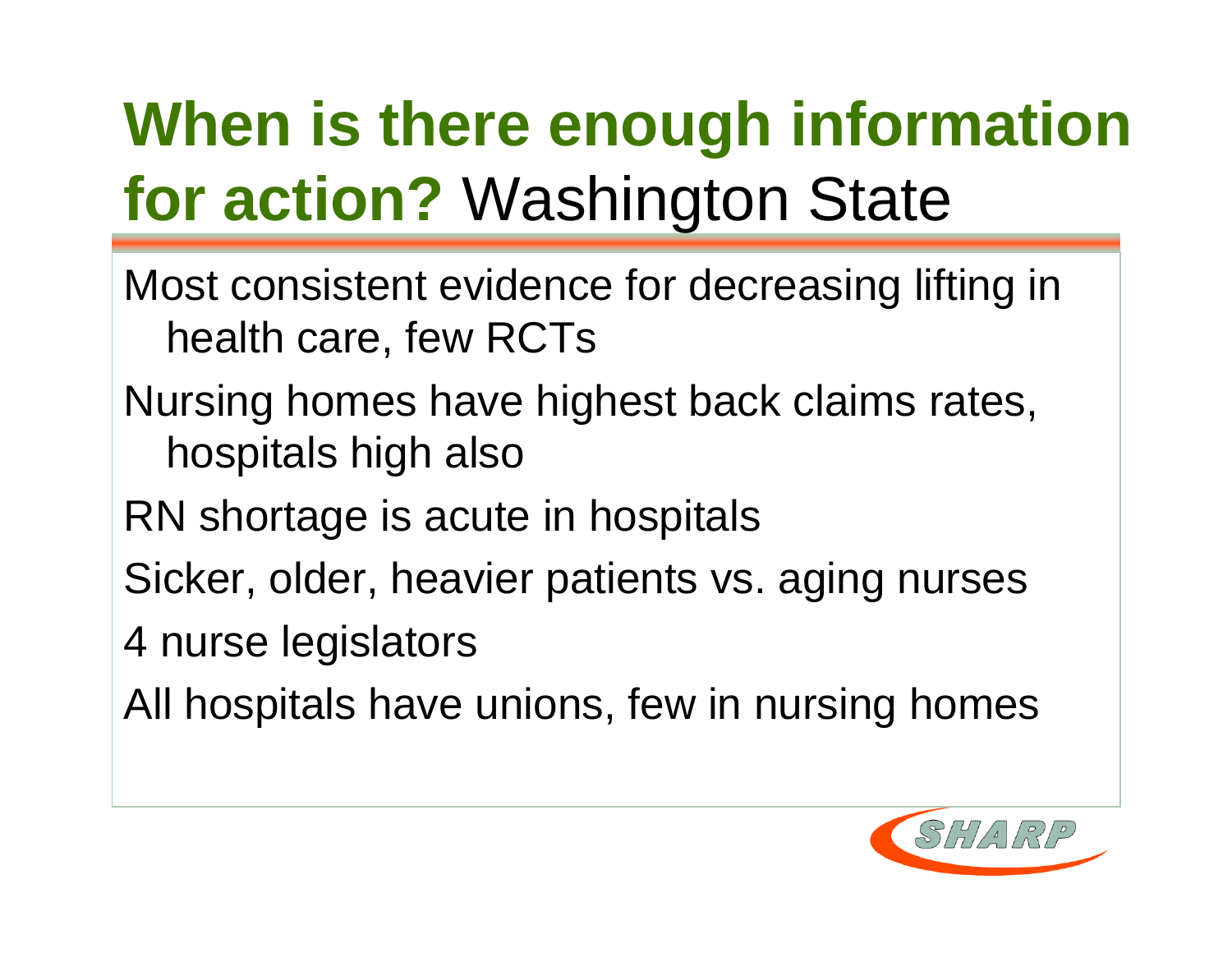# **Washington State SPH Legislation for Acute Care Hospitals (EHS1672), 2006 (a)**

- $\bullet$ SPH Committee (1/2 care staff) develop SPH program
- $\bullet$ **Training**
- $\bullet$ Assessment
- $\bullet$ Minimum 1 handling device per 10 acute care beds/unit
- •Right to refuse unsafe handling
- $\bullet$ Annual evaluation
- $\bullet$  Provides incentives for implementation
	- Tax credit
	- Reduced workers compensation premium class
	- Department of Health audit
	- Evaluation

*Legislation supported by both labor and business*

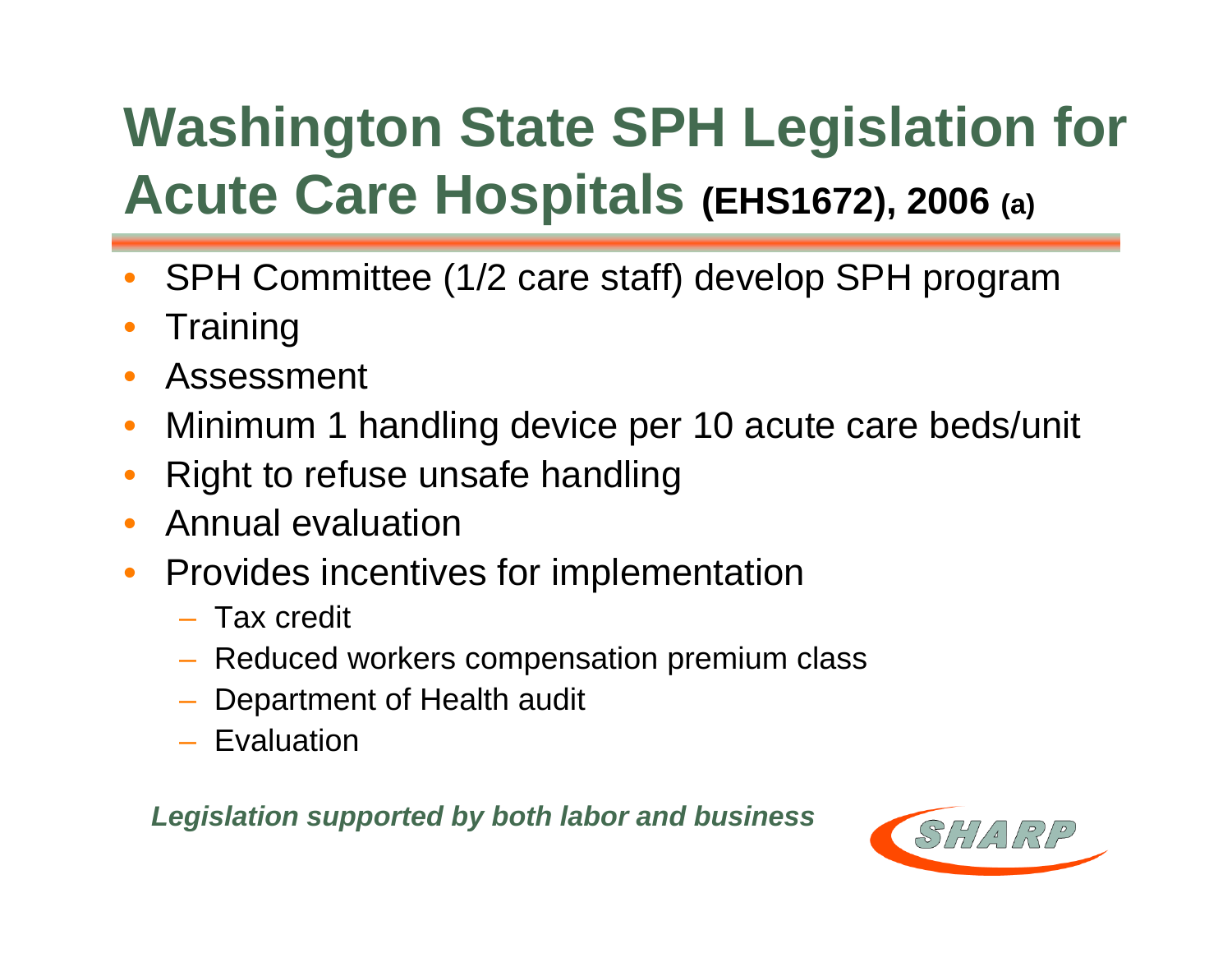# **Washington State SPH Legislation for Acute Care Hospitals: Dates (EHS1672), 2006 (b)**

- $\bullet$ *1/1/07:* new WC premiums for fully implemented SPH
- *2/1/07*: establish SPH committee to recommend implementation process
- $\bullet$  *Dec 1, 2007*:
	- $-$  establish program (policy all shifts/units: phase-in equipment)
	- Hazard assessment (tasks, units, population, physical environ)
	- $-$  Process to identify appropriate use
	- Annual performance evaluation of program
	- New or remodeling: consider lifts, tracks, storage
- *12/30/10:* complete equipment, train staff annually
- $\bullet$  *12/30/10*: end of \$1,000 tax credit/ acute care bed for equipment
- •Right to refuse risky manual handling
- $\bullet$ *2010 & 2012* evaluation report to legislature

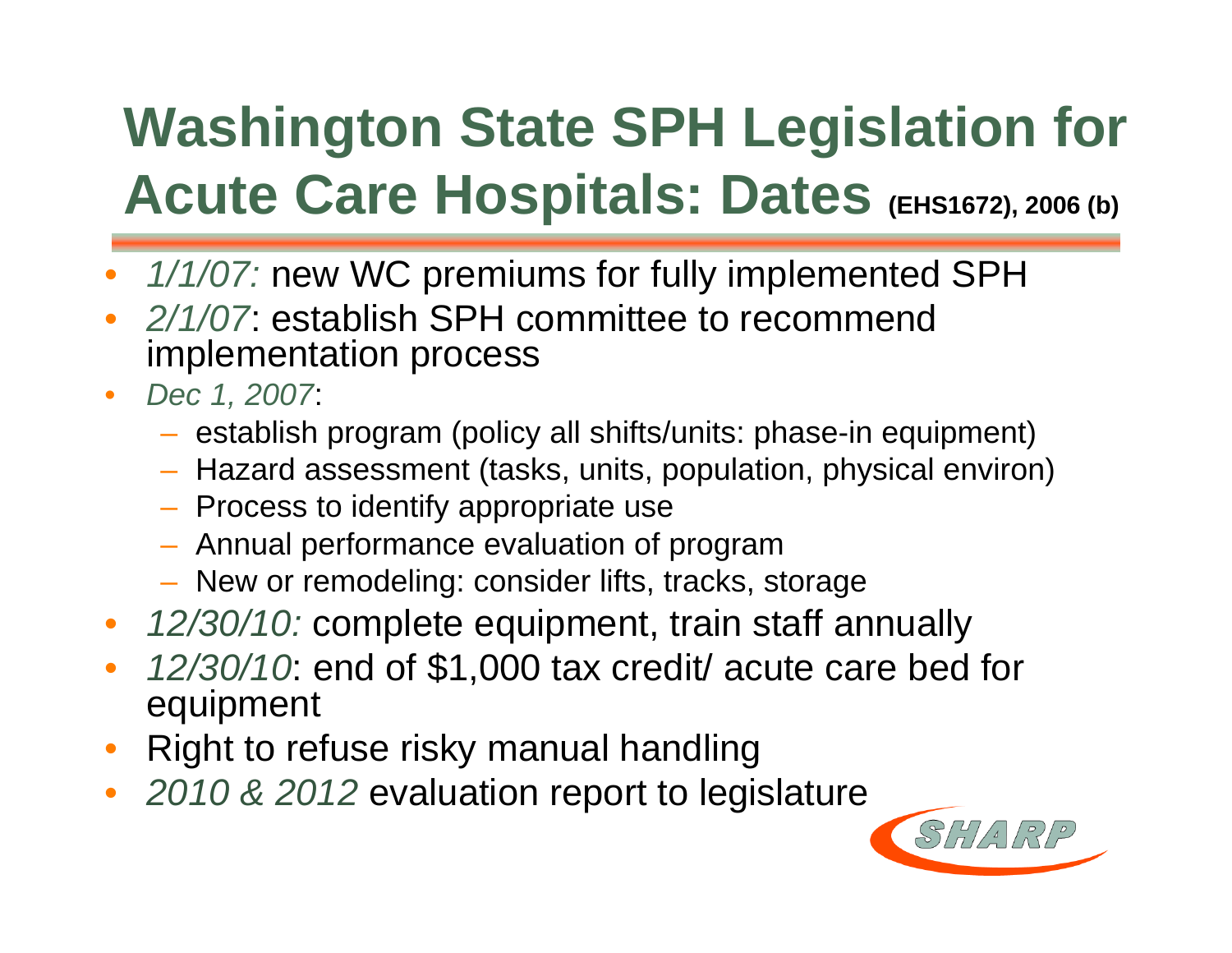# **Public Policy and WMSDs in Washington State Washington State**

In Washington State: WMSDs account for

- More than 30% of workers compensation claims
- More than 40% of costs
- Ergonomics rule to find and fix WMSD hazards, with long phase in by size and industry
- Developed (including CBA) and implemented in 2000
- Repealed in 2003

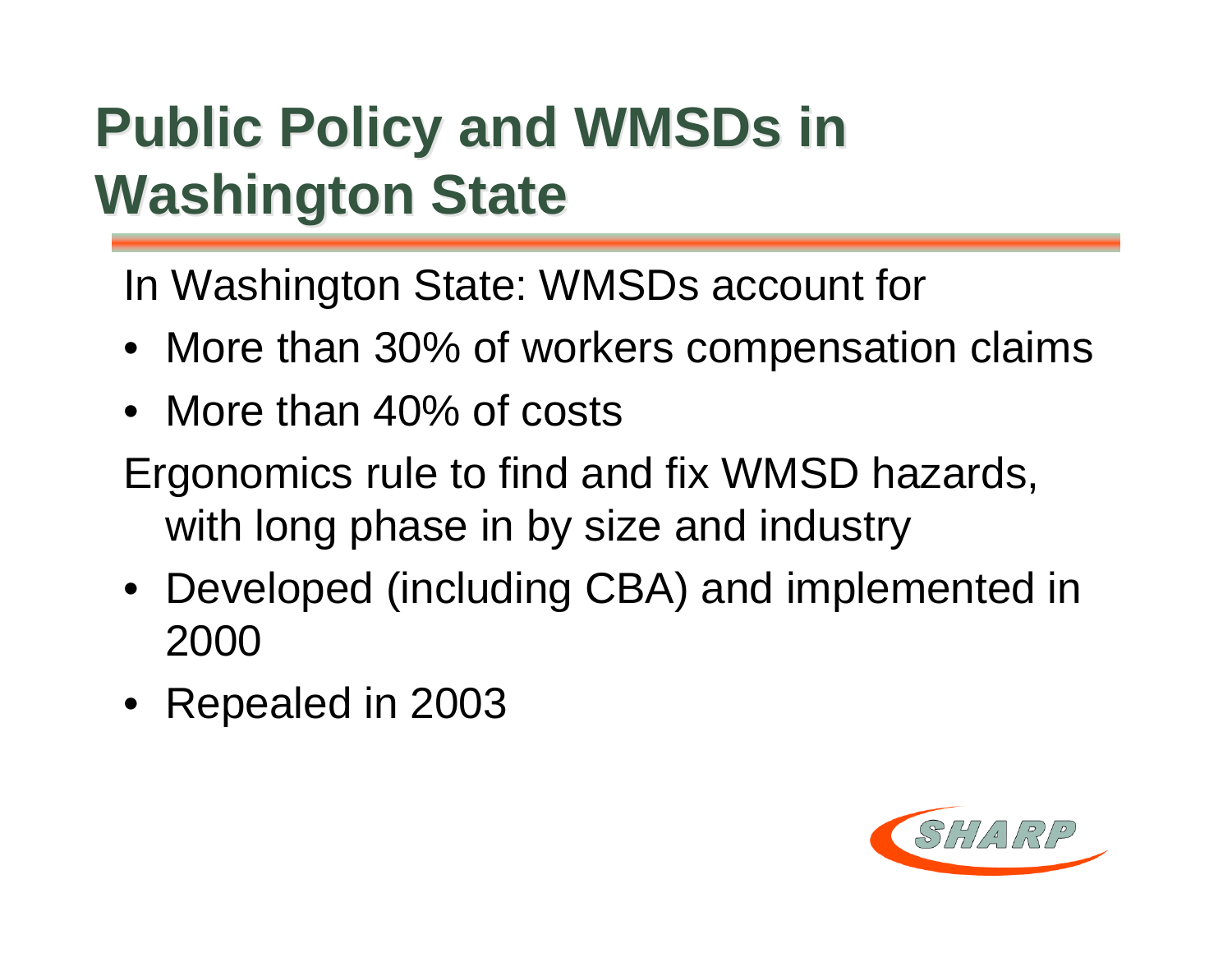#### **Washington State Ergonomics Rule: Outline Washington State Ergonomics Rule: Outline**



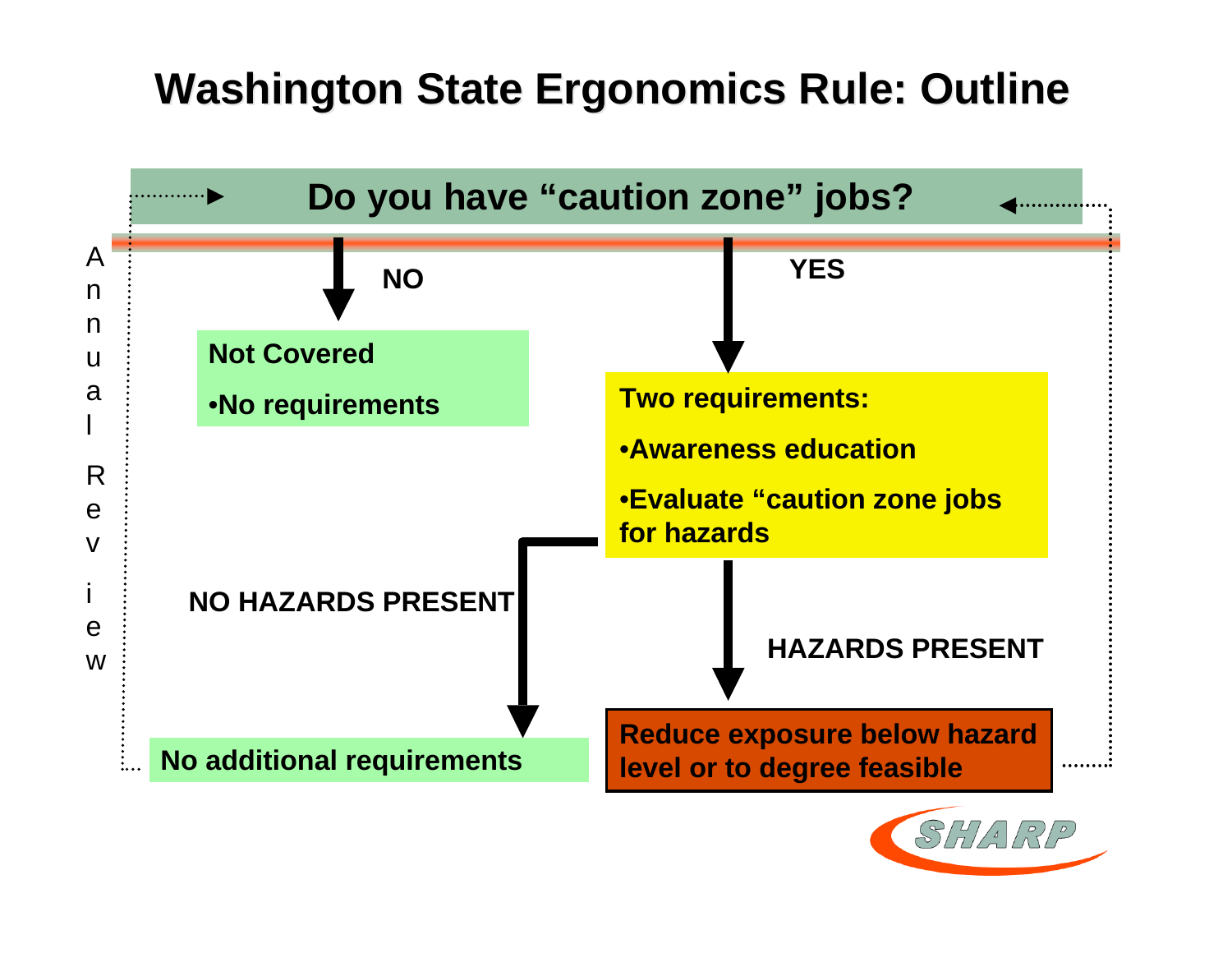### **First to Comply: Large Employers (>50 FTEs) in Top 12 Industries by Prevention Index**

- • Trucking & Courier **Services**
- • Nursing & Personal **Services**
- •Masonry, Stonework
- • Air Transportation **Scheduled**
- • General Contractors-Residential
- •Roofing
- Carpentry & Floor work
- $\bullet$ Residential Care
- Grocery Stores
- Concrete Work
- Landscaping & Horticultural Services
- Sawmills
- $\bullet$ *Dept Labor & Industries*

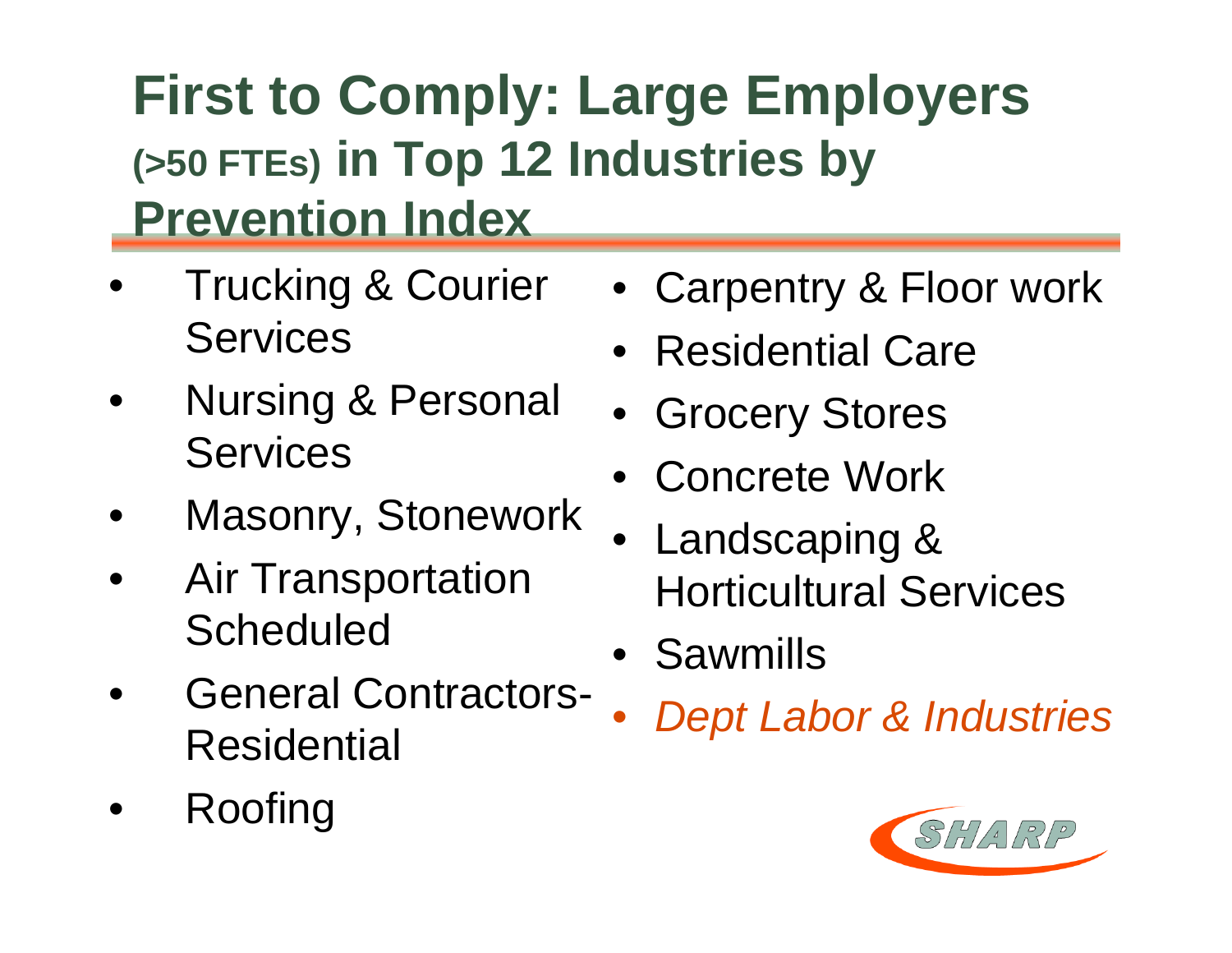# **Employer Surveys:** changes in employer views, actions, costs

- 10,000 workplaces selected in industry/size weighted samples (6%) based on ergonomics rule implementation requirements Response Rule Requirements
- 1998 75% pre
- 2001 62% none
- 2003 62% identify hazards, training
- 2005 59% Fix hazards Group 1&2

64% reported WMSDs in last 3 years in Group 1 whereas 12.8% reported in Group 4 in 2005.

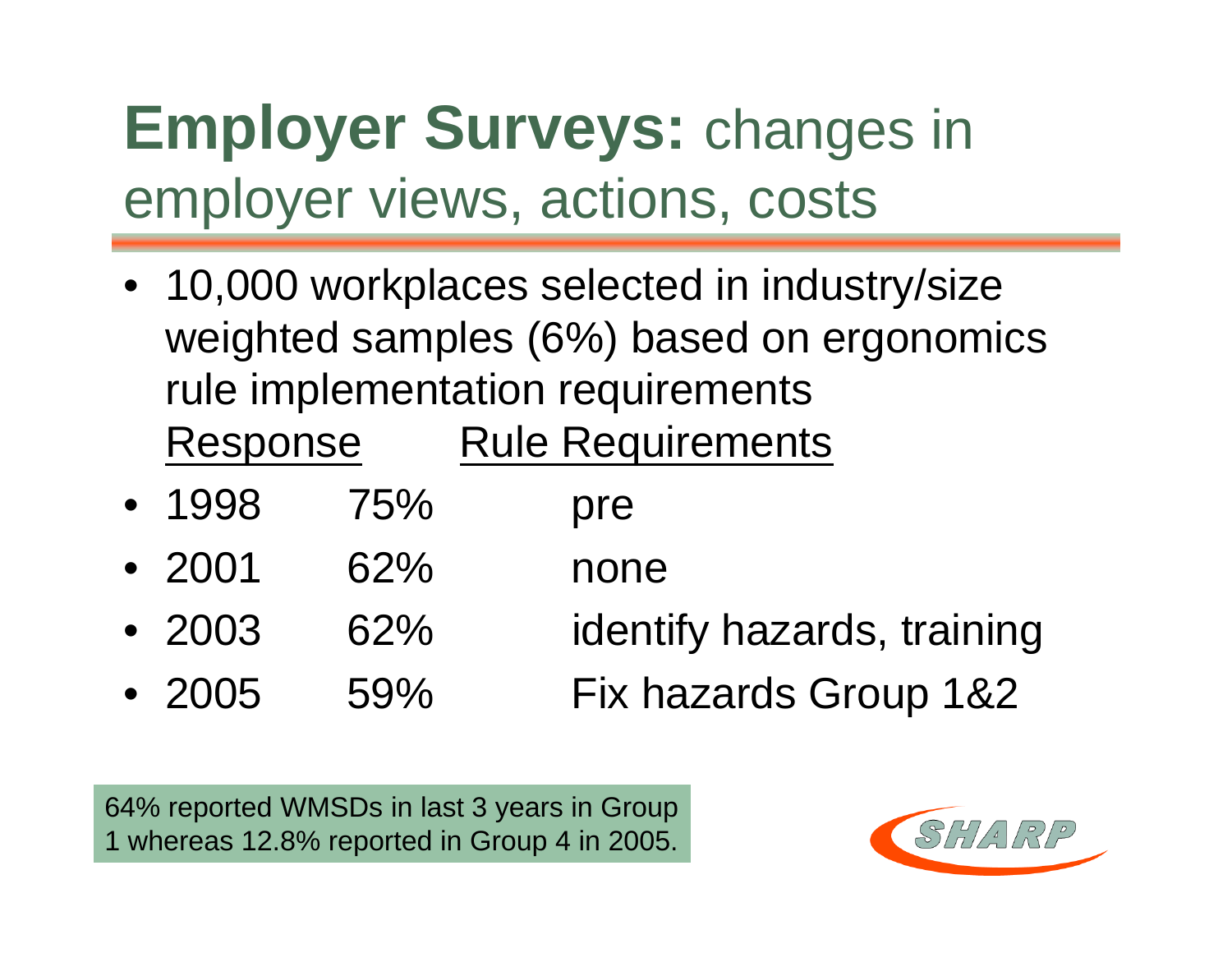# **Employer Survey Focus**

- # of WMSDs in last 3 yrs
- # of employees exposed to different risk factors (duration/frequency)
- Taken prevention steps (yes/no –why)
- **COL** Results of efforts
- Ergonomics activities
- $\mathcal{L}_{\mathcal{A}}$ Where go for assistance

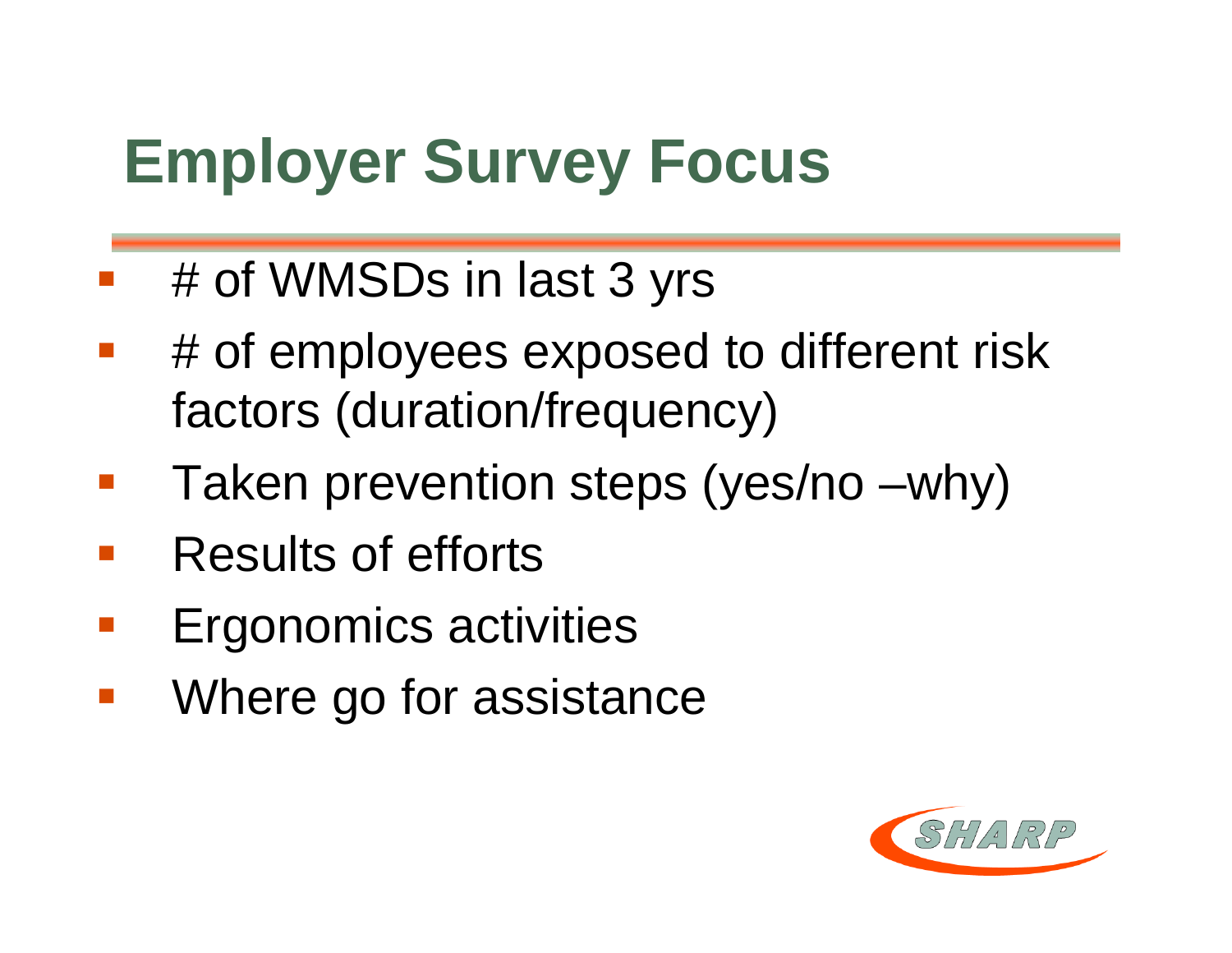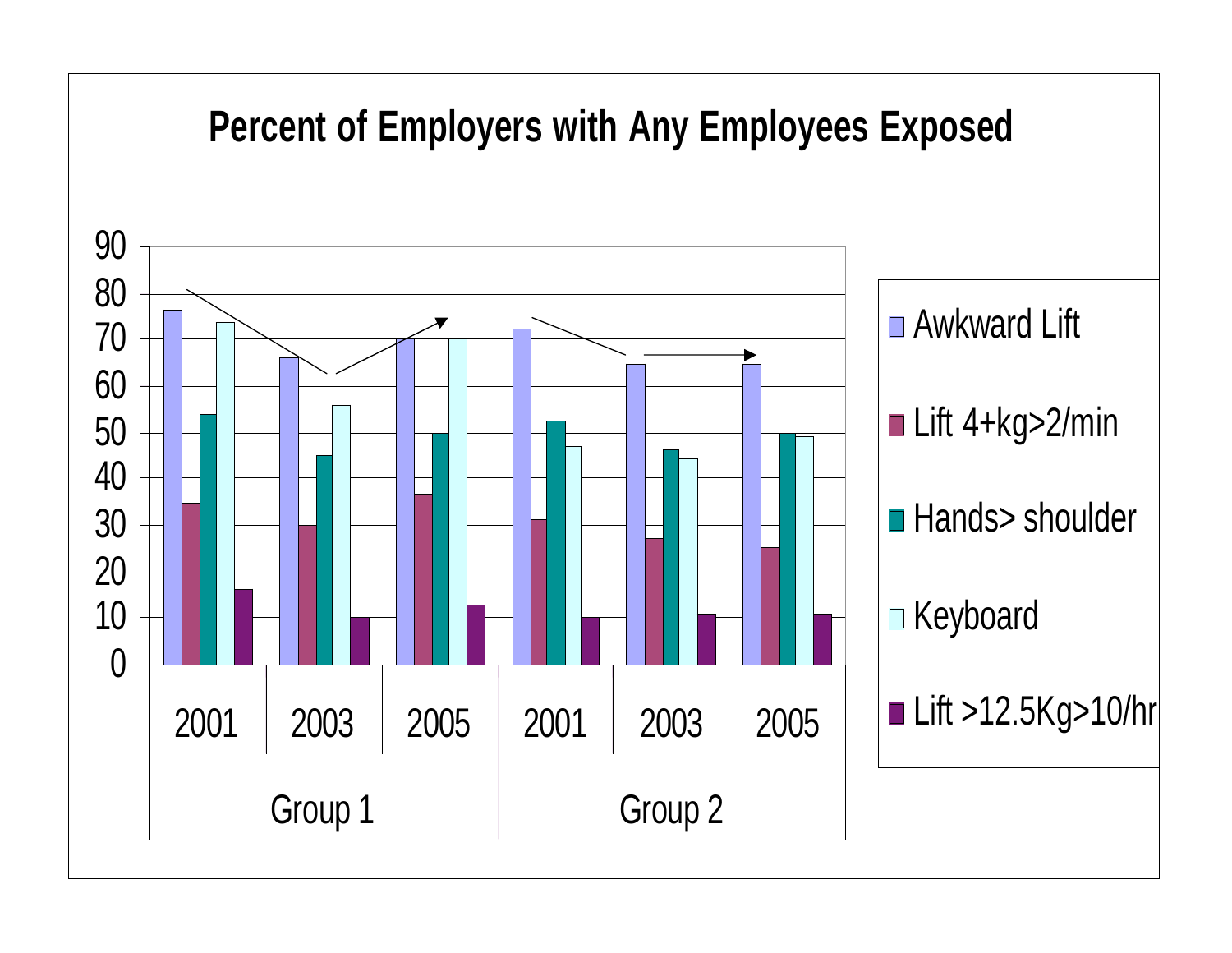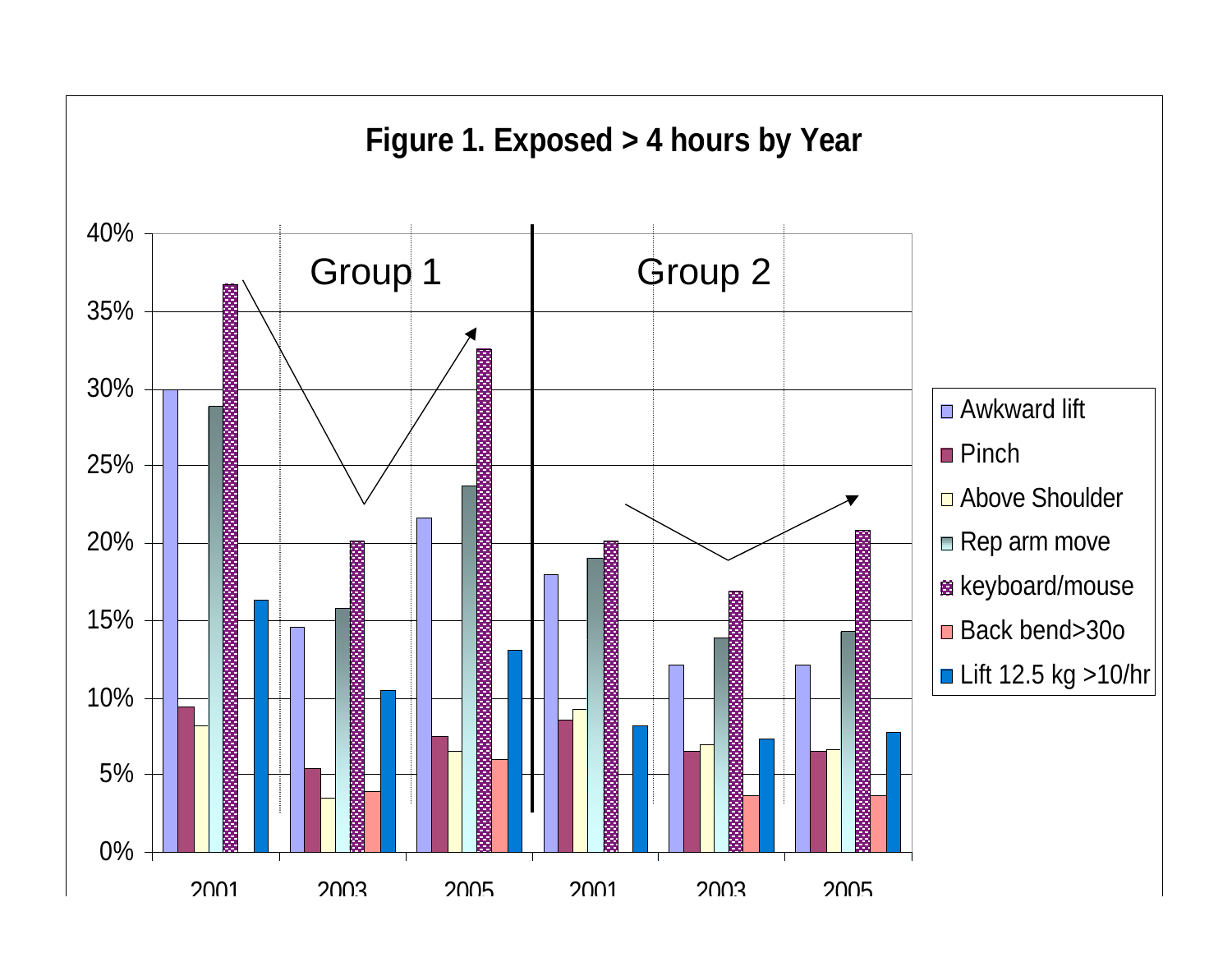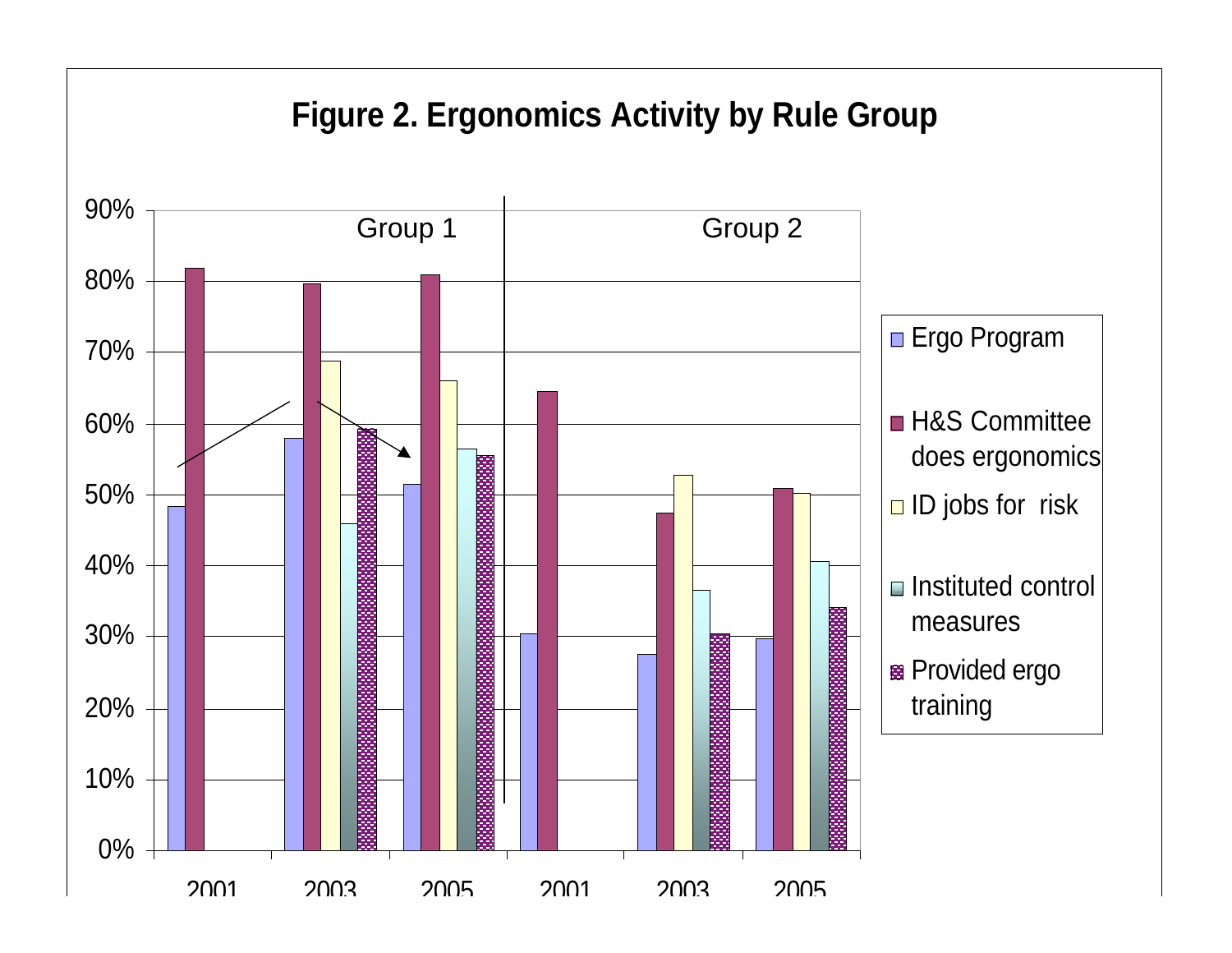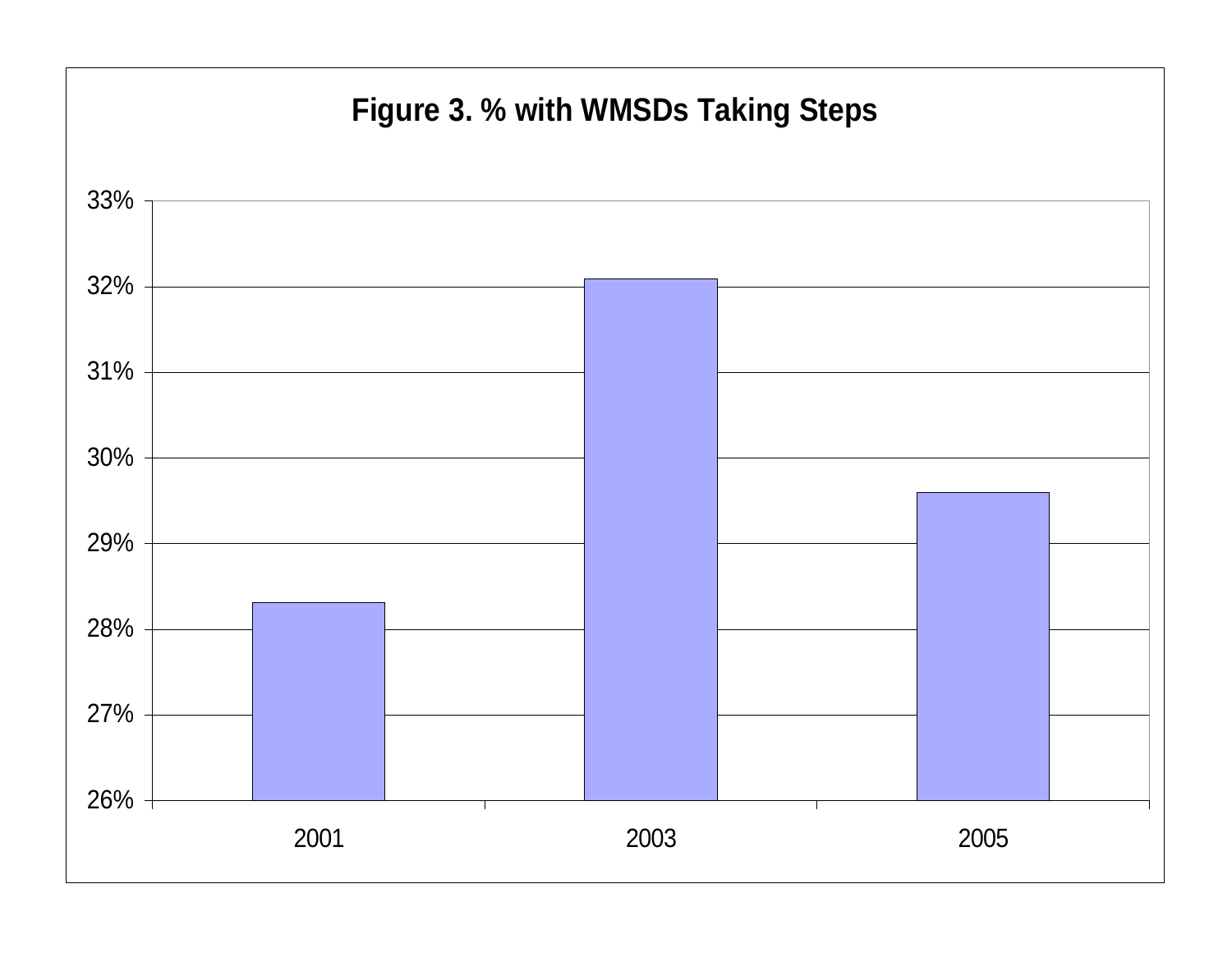### Assumptions in Ergonomics Rule CBA (a) 1/3 of jobs "caution zone", 1/6 "hazard zone"

Initial rule mgmt review: sm 2 hr, lg 6 hr Rule review-safety comm sm 1 hr, lg 8 hr Job identification 5-10 min/job Job analysis 1-5 hr mgmt, ergo, 0.5 ee Awareness education 1 hr ee, instructor Hazard job training 1 hr ee, 2 hr instructor Train evaluator 12 hr class, \$250 fee Find & Fix jobs 2-16 hr ee, supervisor, 0-8 hr consultant



Program management sm 6hr/yr, lg 40 hr/hr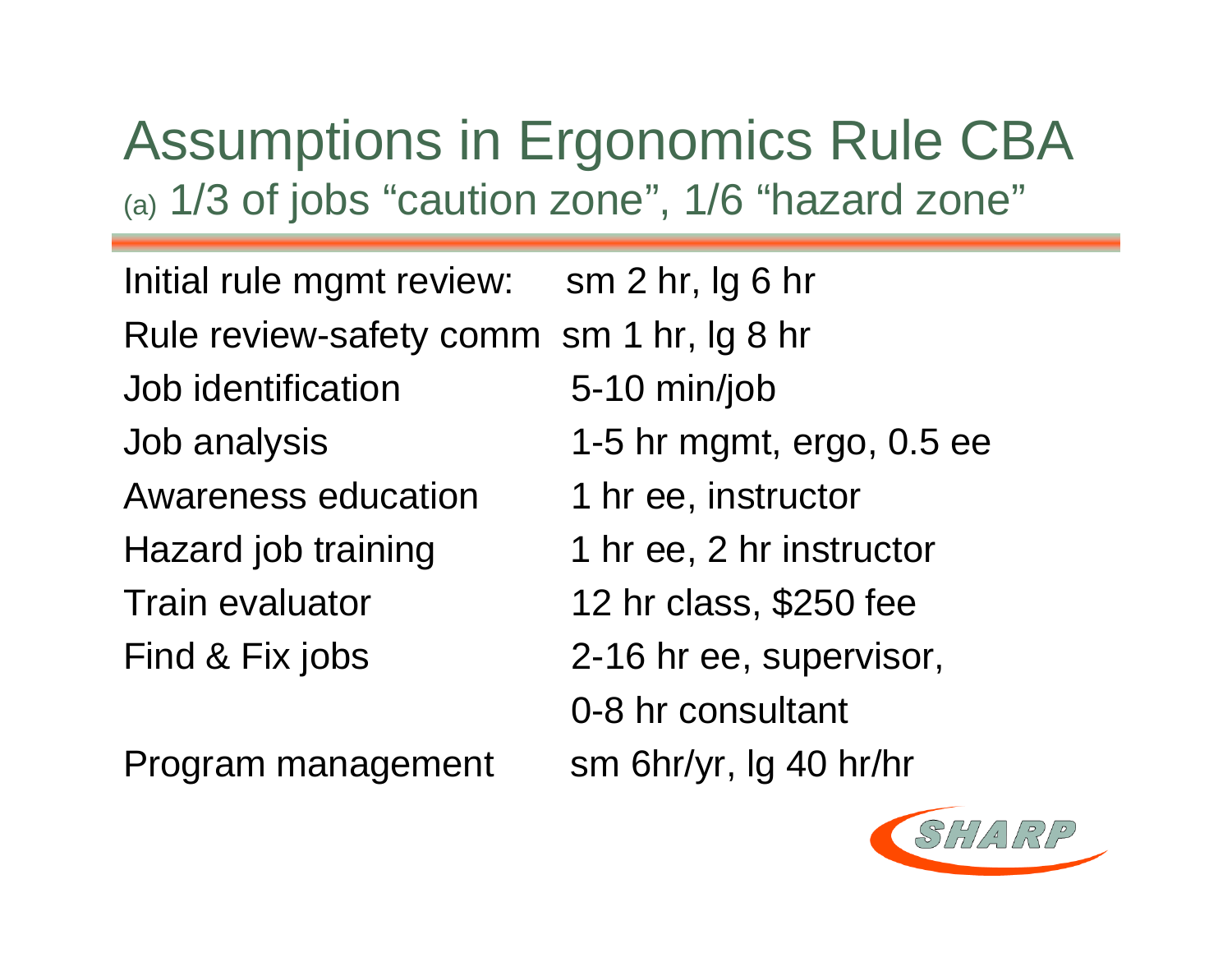# Assumptions in Ergonomics Rule CBA (b)

32.8% pop in "caution zone", 16.8% in "hazard zone"

- 10 yr annualized costs (eng & admin controls, job ID, job analysis, job hazard training)
- •3 yr annualized costs (ergo aware) & 5 yrs (job review)
- •Mgmt costs computed as recurring annual values
- 5% discount rate used to discount future costs & benefits,
- Population: 1:Entire workforce, 2: caution, 3: hazard
- 2 & 3 digit SIC occupations reviewed by ergonomists for exposures, 1993 OSHA process survey, case studies, etc. to estimate population exposures. Control costs per job from OSHA 1999 PRIA
- Wages from BLS and ESD

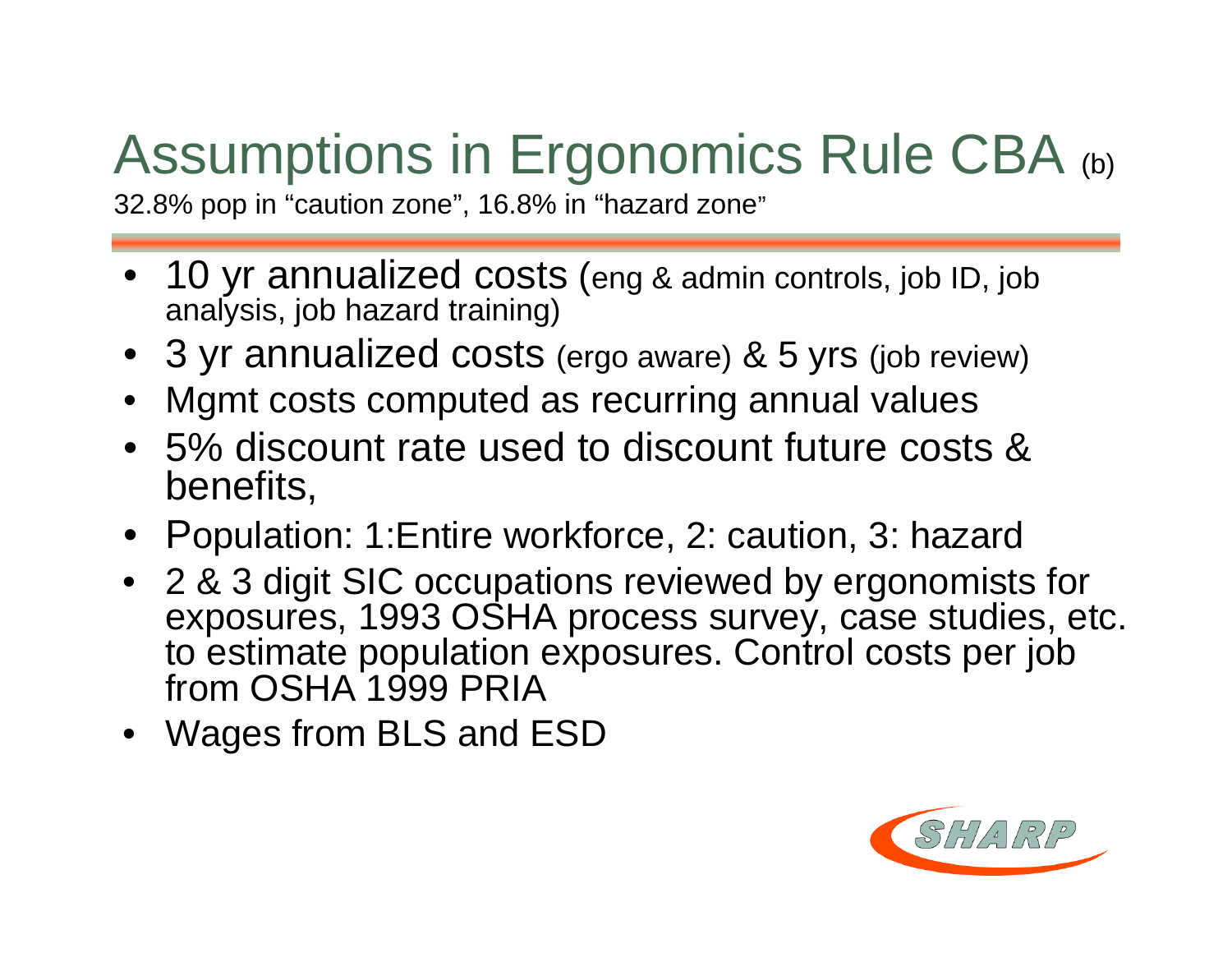### Estimated Worker Population Affected by Industry (in thousands)

| ◢                        | Level 1      | Level <sub>2</sub> | Level 3 |
|--------------------------|--------------|--------------------|---------|
| <b>Agriculture</b>       | 74.7         | 20.7               | 17.8    |
| Mining/Construct         | 108.1        | 34.2               | 22.9    |
| Manfg-nondur             | 134.2        | 27.1               | 20.5    |
| Manfg-durable            | 238.2        | 153.6              | 68.1    |
| <b>Transport/Utility</b> | 155.1        | 61.1               | 30.6    |
| Whole/retail trade       | 491.7        | 167.4              | 94.8    |
| <b>FIRE</b>              | 111.2        | 24.9               | 11.7    |
| <b>General Service</b>   | 206.1        | 57.0               | 9.3     |
| <b>Professional Svs</b>  | 476.5        | 104.4              | 14.9    |
| <b>Public Admin</b>      | <u>133.5</u> | 48.4               | 30.2    |
| <b>TOTAL</b>             | 2,129.7      | 698.9              | 359.0   |

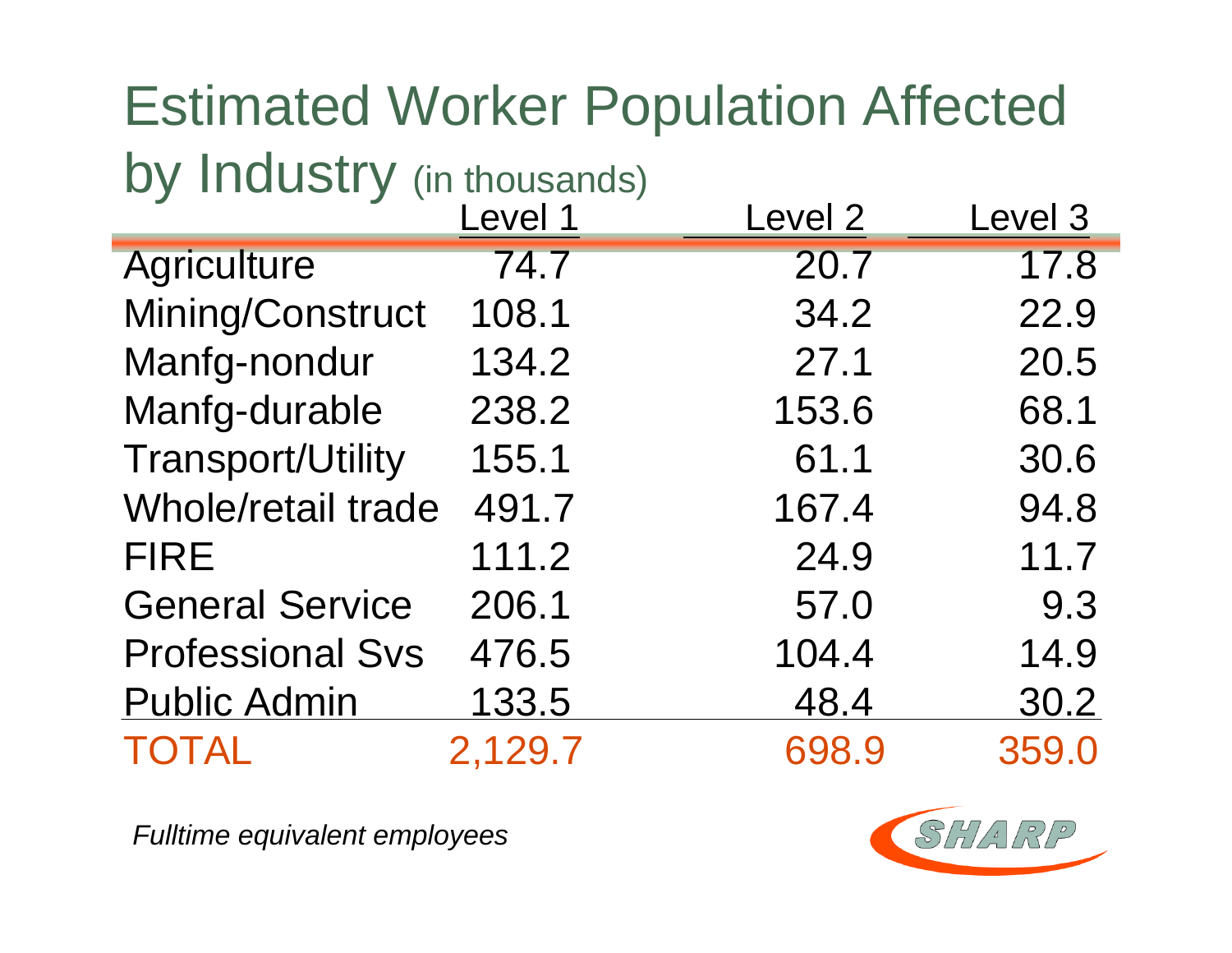### Annualized Total Estimated Costs by Industry \$

|                          | Total (m) | Per EE |       | Per Estab % profits |
|--------------------------|-----------|--------|-------|---------------------|
| <b>Agriculture</b>       | 4.7       | 63     | 429   | 2.5                 |
| Mining/Construct         | 13.7      | 127    | 777   | 1.4                 |
| Manufac-nondur           | 4.0       | 30     | 956   | 0.2                 |
| Manufac-durable          | 11.8      | 50     | 3,237 | 0.4                 |
| <b>Transport/Utility</b> | 8.7       | 56     | 1,608 | 1.1                 |
| Whole/retail trade       | 14.9      | 30     | 435   | 0.4                 |
| <b>FIRE</b>              | 2.2       | 19     | 216   | 0.1                 |
| <b>General Service</b>   | 5.8       | 28     | 314   | 0.4                 |
| <b>Professional Svs</b>  | 9.9       | 21     | 212   | 0.5                 |
| <b>Public Admin</b>      | 4.8       | 36     | 5,659 |                     |
| <b>Total</b>             | 80.4      | 38     | 529   | 0.4                 |

*Engineering/admin controls =67% costs*

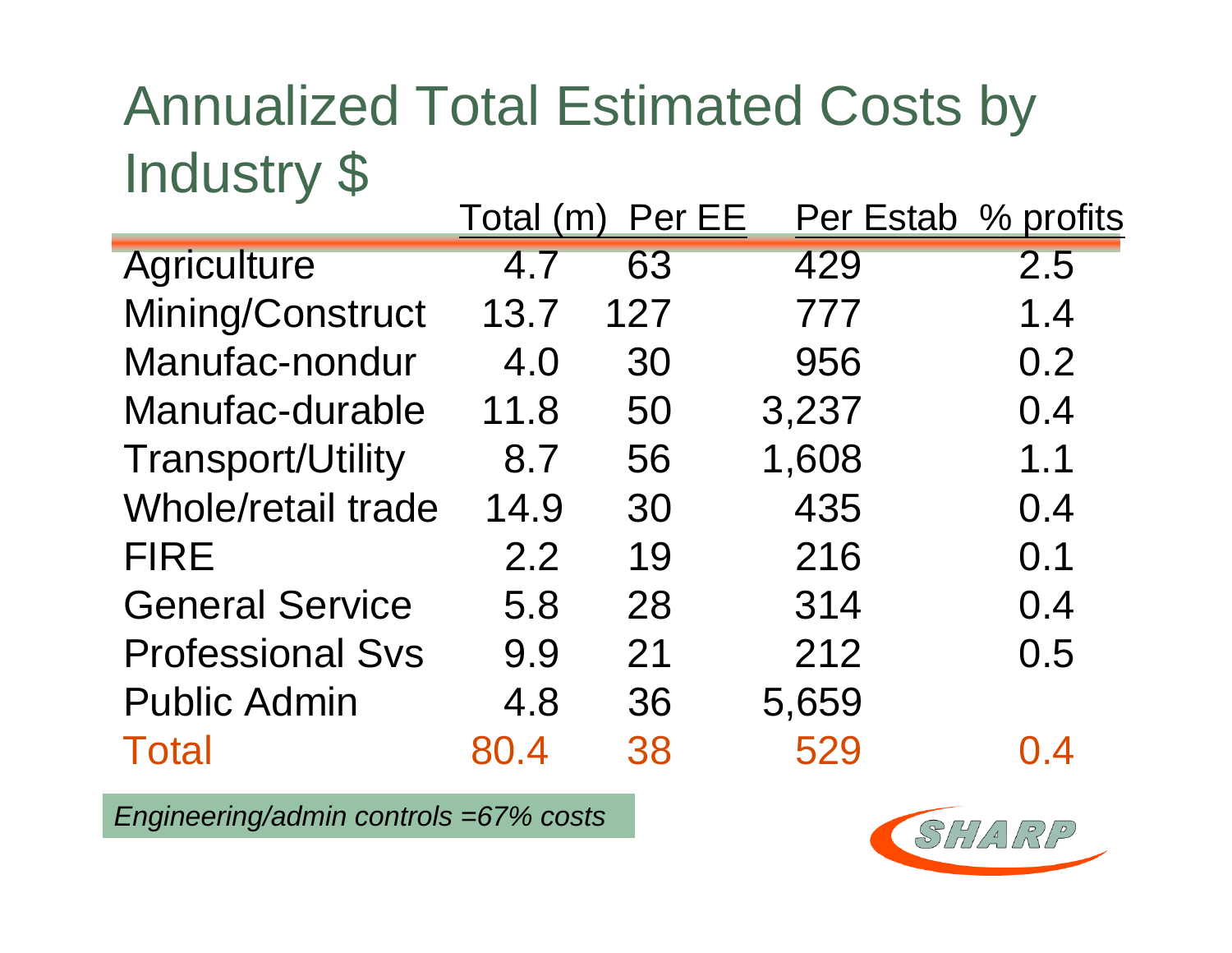### Social Benefits: Reduction in WMSD **Costs**

- Workers compensation expenditures (1995-97): average *\$410.3m* )
- •Long-term wage loss
- $\bullet$ Taxes & fringe benefits
- •Indirect employer costs *\$308m*
- • Unreported WMSDs*:\$102m* Effectiveness rate
- Unquantified benefits *(household losses,relationships, social roles-not monitized)*

**Full Productivity Losses** associated with WMSD indemnity payments:

Full Wage & Fringe Benefits: \$903 million

WC admin costs: \$30 million

**Total: \$933 million**

#### Medical & admin, unreported, indirect employer **\$1.6 billion**

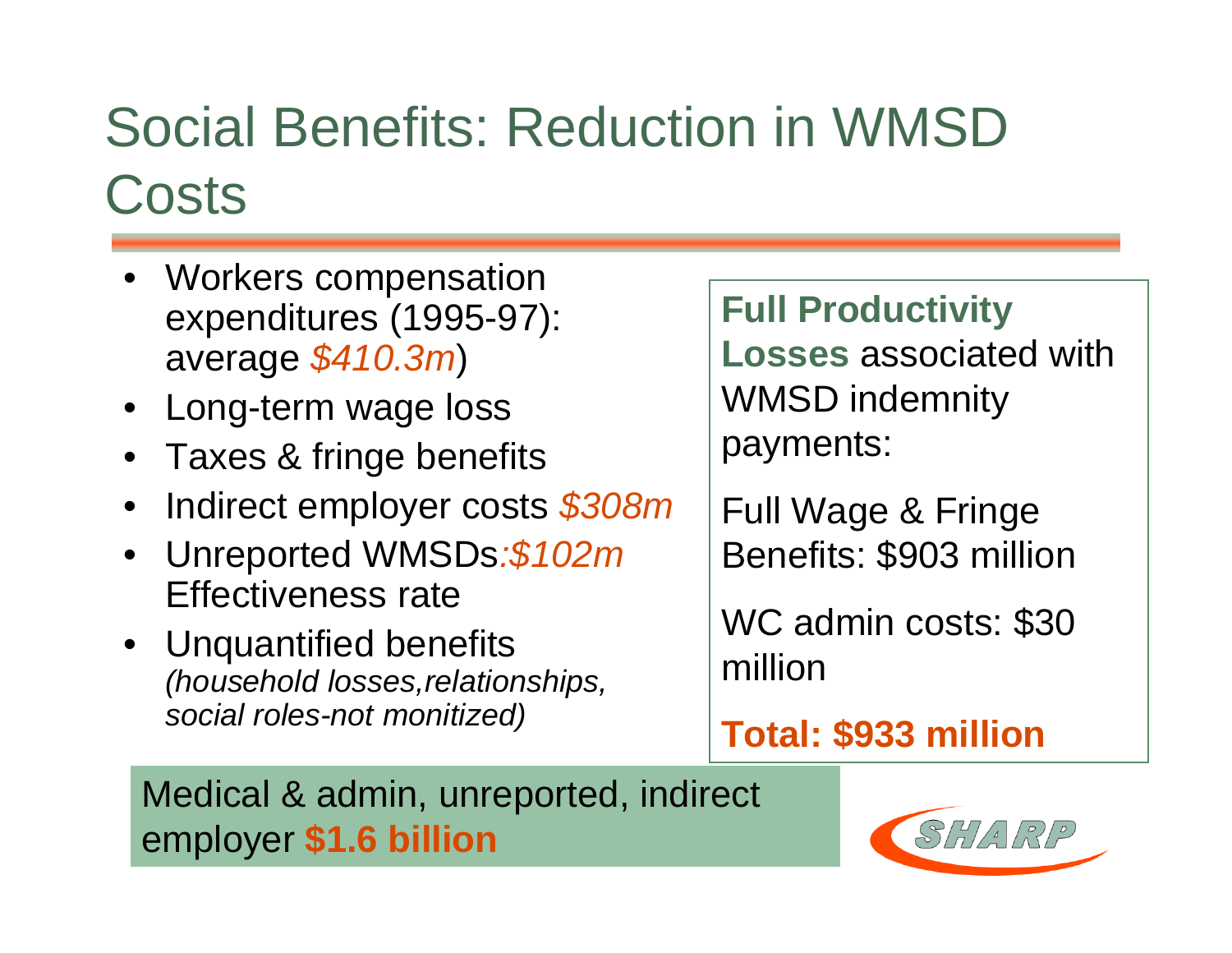### **Ergonomics Rule CBA 2000: 4.2:1 Benifits:Costs**

Estimated WMSD costs/year \$1.6 billion Estimated annualized compliance \$80.4 million costs for all businesses (\$38/employee) Social benefits (annualized) \$340.7 million 40% decrease in WMSDs 50% decrease in costs Estimated rule effectiveness

**Surveys showed 30-50% exposure reduction 2001-2003 (id hazards, train employees in** SHARP **place)**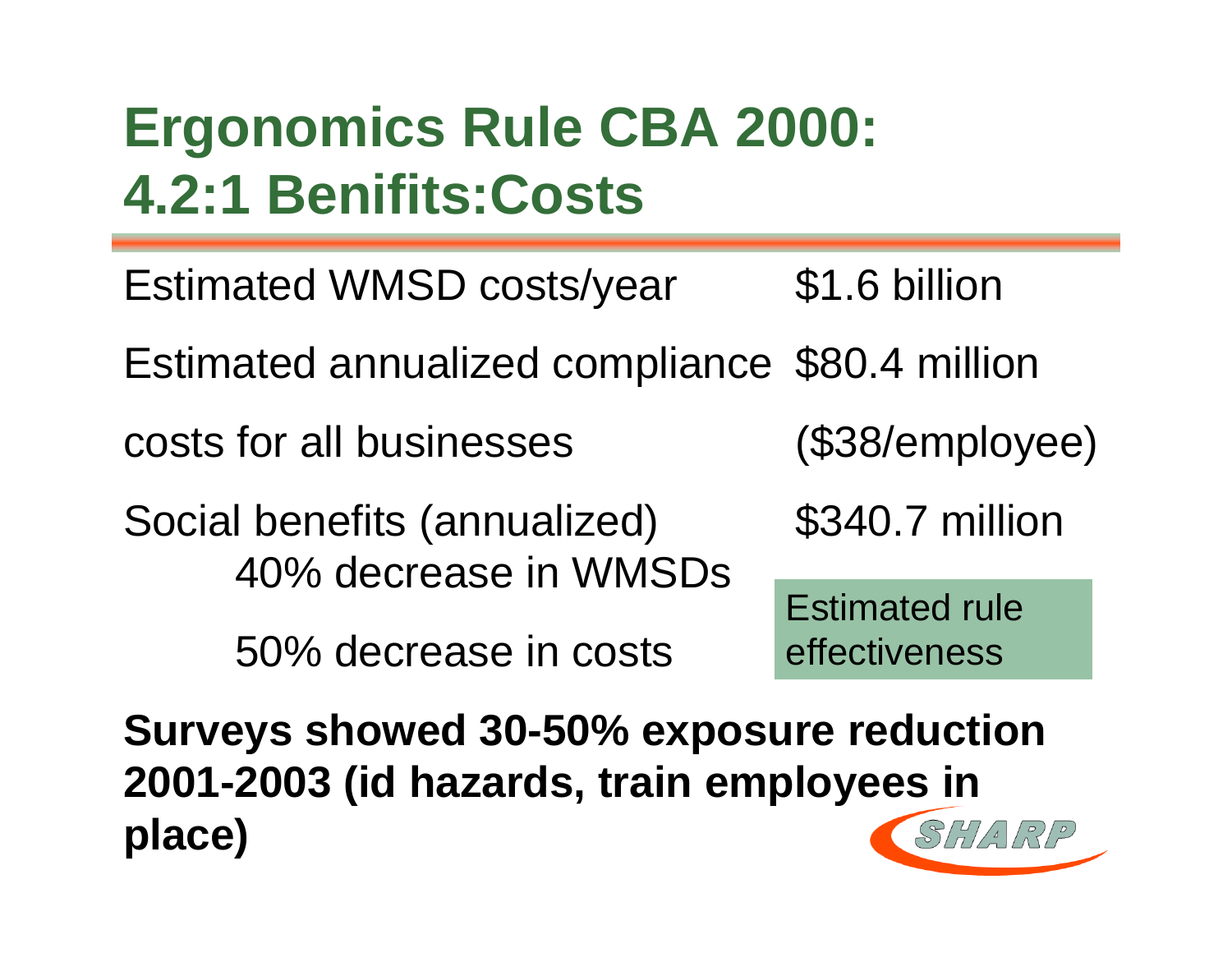# **Estimated cost of NOT having the ergonomics rule fully implemented**

- WMSD claims rate has not been decreasing as fast as other claims
- Severity (LWD rate) and cost increasing in 2004
- $\checkmark$  Present value annualized net benefits ~\$260 million/year over 10 years.

 Only 10-15% fewer employers reporting hazard level exposure reduction in 2005 survey, thus 15% *(vs. estimated 50%)* cost reduction could be hypothesized: **~\$182 million** annualized present value [0.7\*\$260m] including partial implementation costs has been **lost per year**SHARP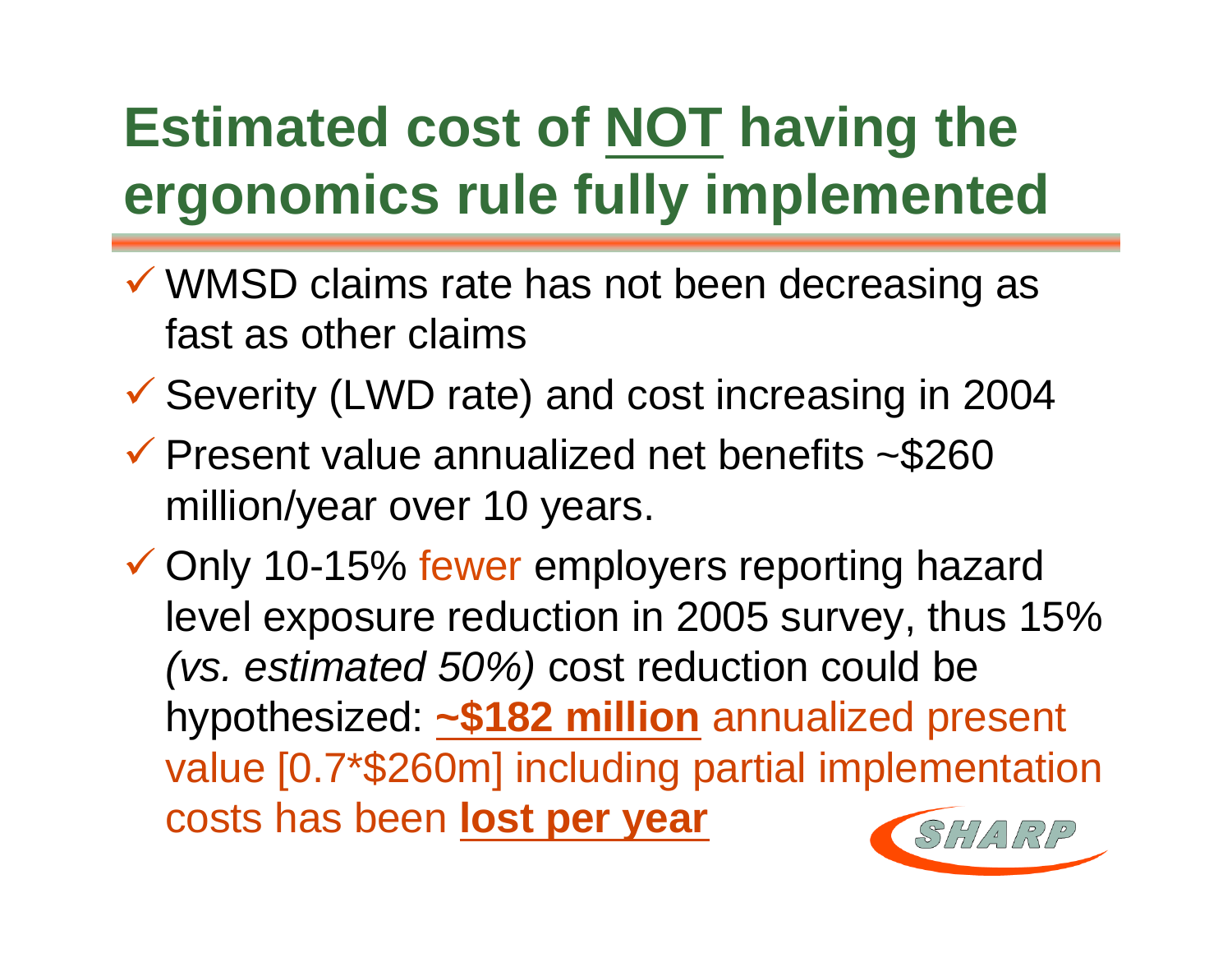# **Discussion**

- Extended rule controversy overwhelmed phased-in implementation process
- Some reduction in exposure seen between 2001 & 2003 and then reversal
- Social costs of not reducing exposures present a significant burden to society

**Special Thanks to Michael Foley, SHARP Special Thanks to Michael Foley, SHARP research economist research economist**

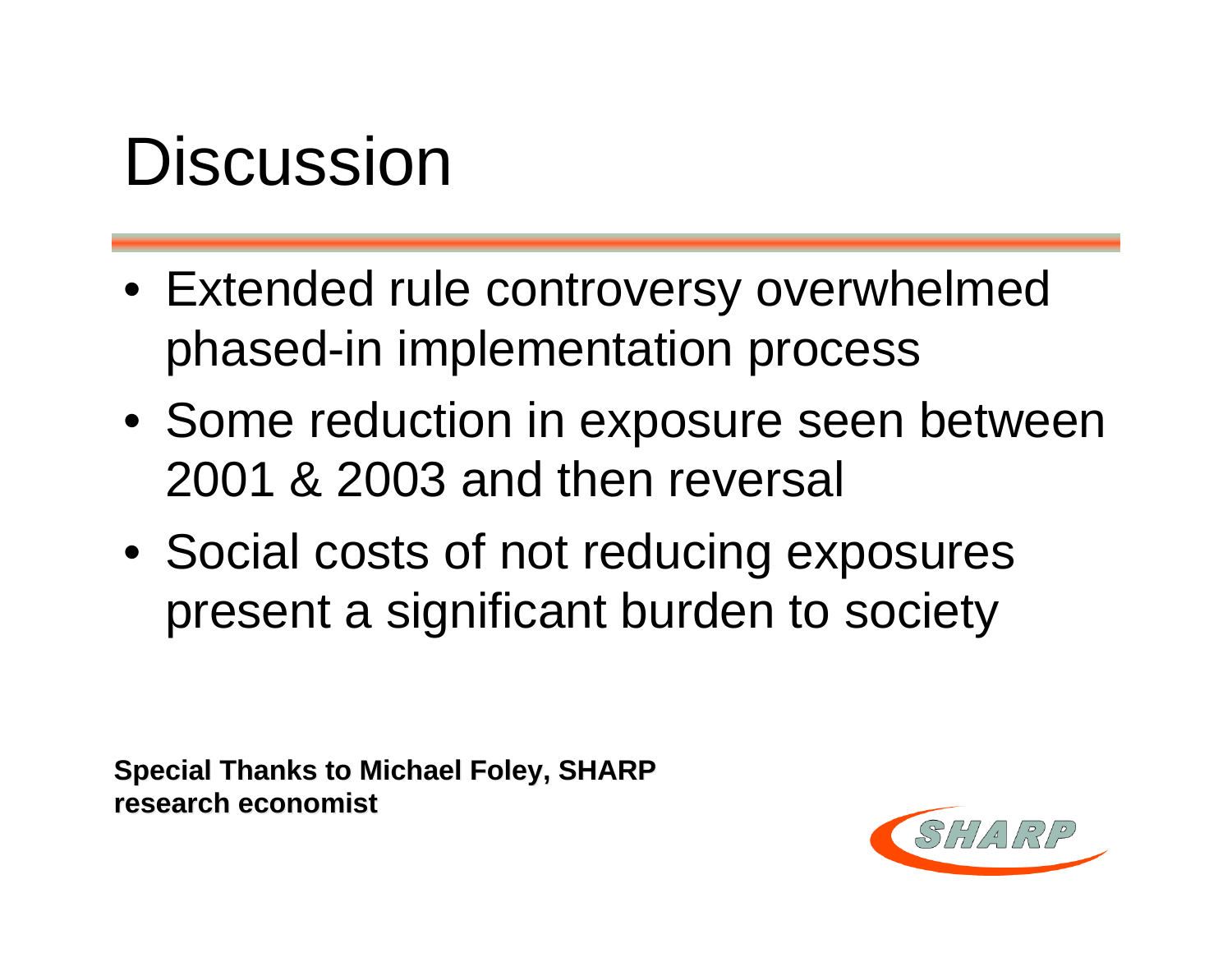# **Conclusions: Absence of evidence = evidence of absence**

- Much progress has been made in strengthening intervention study designs, more needed
- All designs face possibility of being overwhelmed by external factors
- ▶ Primary prevention interventions addressing multiple components continue to be the most promising, difficult to assess individual components with a "shotgun" approach.
- Individual tool/technology intervention studies are hampered by small samples and short durations
- ▶ Need to use a hierarchical approach for workplace intervention studies

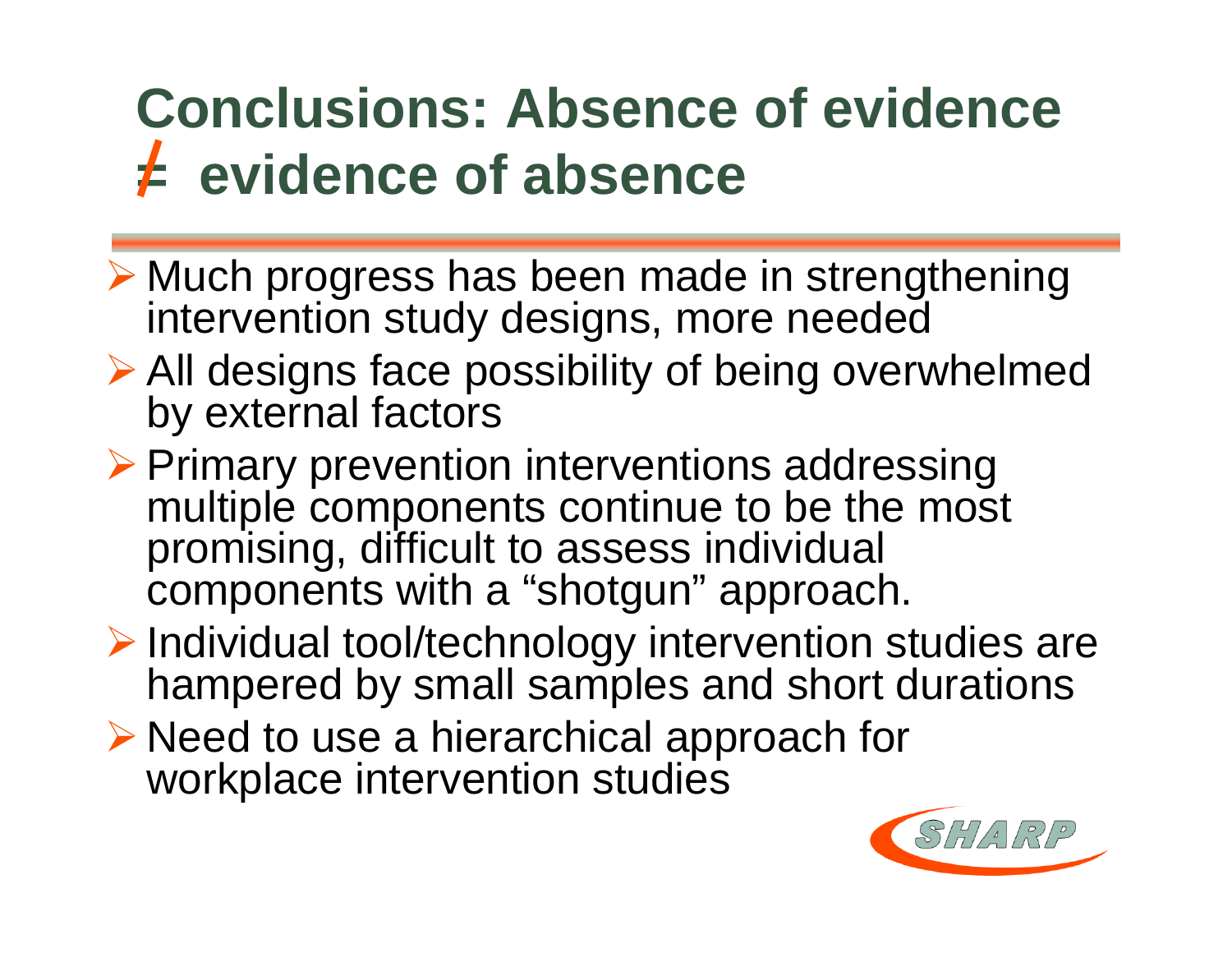# **Hierarchical approach to Hierarchical approach to intervention studies** (Zwerling et al, 1997)